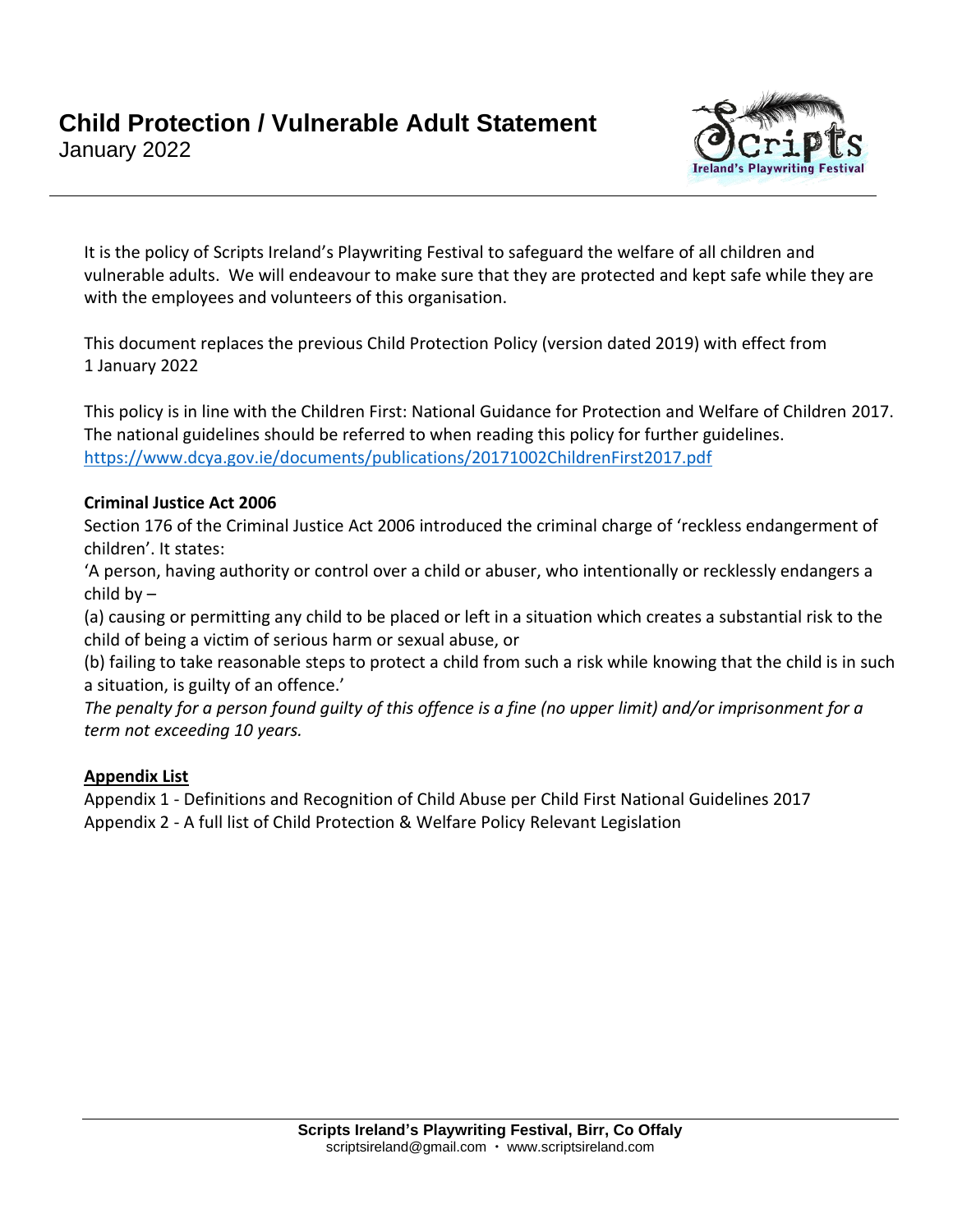## **Section 1 – Policy Statement**

It is the policy of Scripts Ireland's Playwriting Festival to safeguard the welfare of all children & vulnerable adults. We will endeavour to make sure that they are protected and kept safe while they are with the employees and volunteers of this organisation.

The company acknowledges the rights of children & vulnerable adults to be protected, treated with respect, listened to and have their own view taken into consideration.

The Designated Officer to deal with any complaints or children & vulnerable adults protection issues is the Emma Nee Haslam (Festival Co-Producer). Any concerns should be raised directly with this person.

We have implemented procedures covering:

- Code of behaviour for all staff;
- Reporting of suspected or disclosed abuse;
- Confidentiality;
- Recruitment and selecting staff;
- Managing and supervising staff;
- Involvement of primary carers;
- Allegations of misconduct or abuse by staff;
- Complaints and comments;
- Incidents and accidents.

The policy will be reviewed on: (date)…… January 2023…….……

Signed by Designated Person: … Savalakeland ............

Date: …18/01/2022……….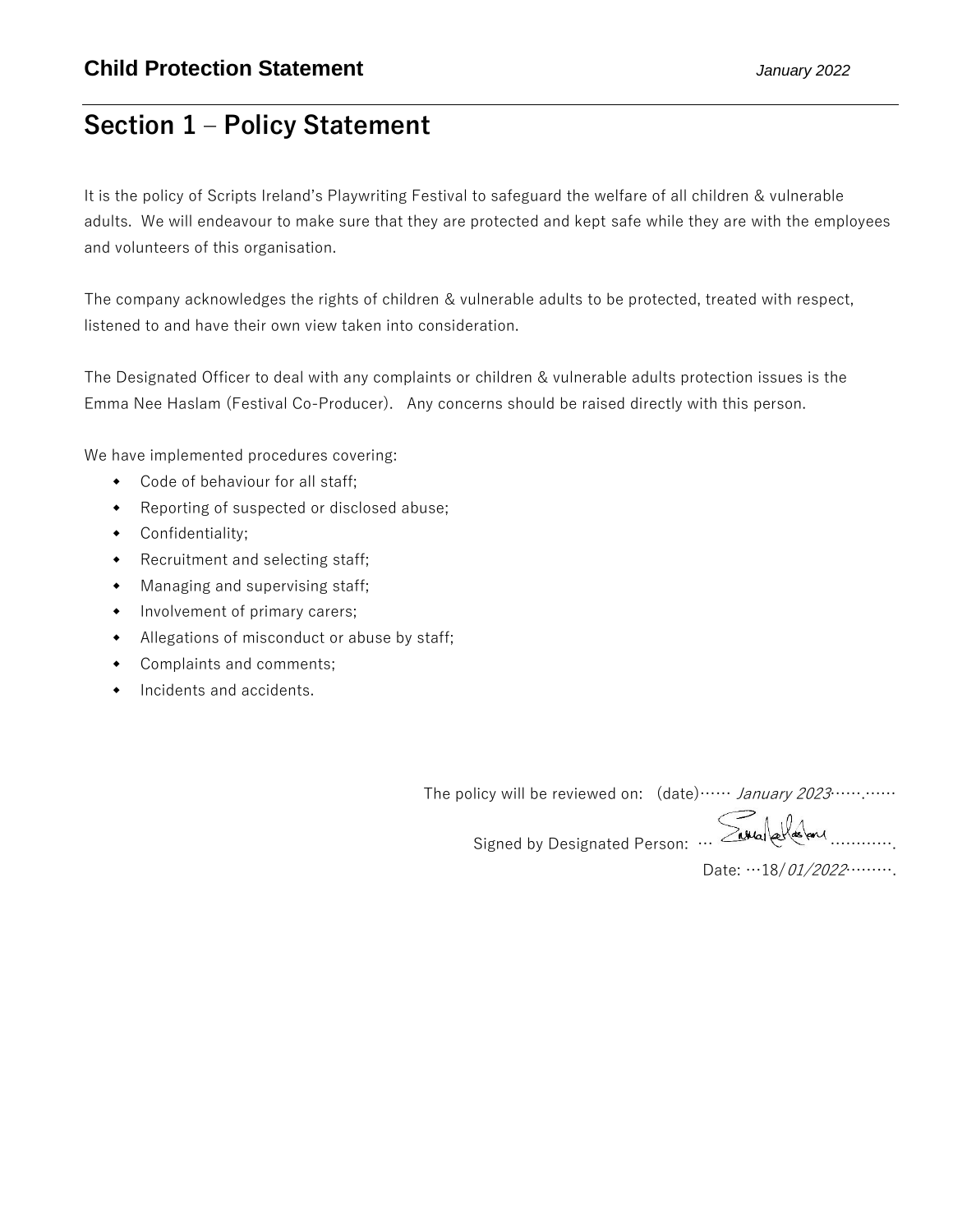# **Section 2 - Code of Behaviour for Staff**

### **The code of behaviour can be categorised under the following headings:**

- 1. Child-centred approach
- 2. Good practice
- 3. Inappropriate behaviour
- 4. Physical contact
- 5. Health and safety

### **1. Child-centred approach**

### **It is the policy of Scripts Ireland's Playwriting Festival to:**

- Treat all children, young people and vulnerable adults equally;
- Listen to and respect children, young people and vulnerable adults;
- Involve children, young people and vulnerable adults in decision-making, as appropriate;
- Provide encouragement, support and praise (regardless of ability);
- Use appropriate language (physical and verbal);
- Have fun and encourage a positive atmosphere;
- Offer constructive criticism when needed;
- Treat all children, young people and vulnerable adults as individuals;
- Respect children, young people and vulnerable adults personal space;
- Discuss boundaries on behaviour and related sanctions, as appropriate, with children, young people and vulnerable adults and their primary carers;
- Agree facilitator 'contract' before beginning session;
- Encourage feedback from group and same;
- Use age-appropriate teaching aids and materials;
- Lead by example;
- Be aware of children, young people and vulnerable adults other commitments when scheduling rehearsals or activities, e.g., school or exams;
- Be cognisant of a children, young people and vulnerable adults limitations, due to a medical condition for example;
- Create an atmosphere of trust;
- Respect differences of ability, culture, religion, race and sexual orientation.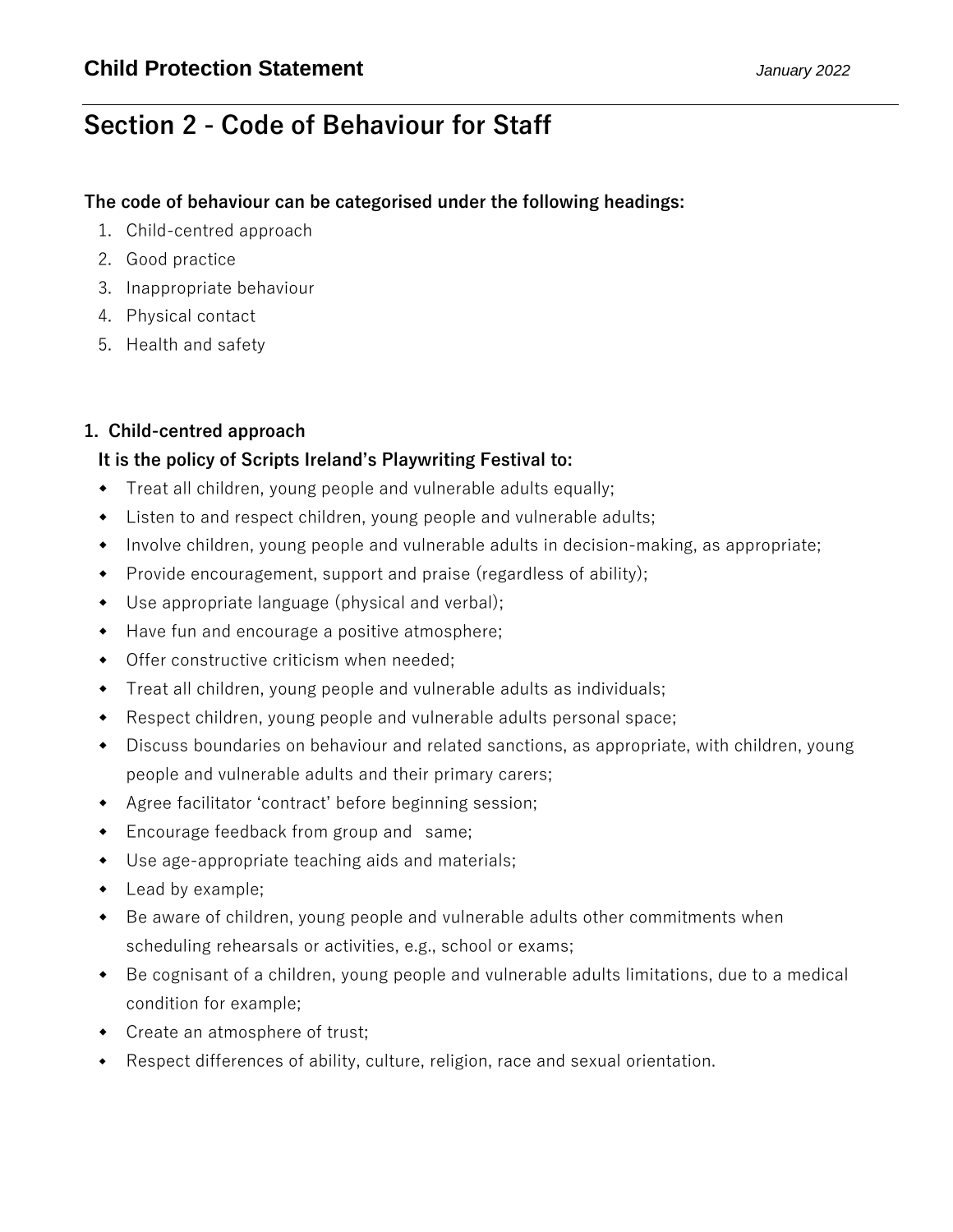### **2. Good practice – Safe management of activities In accordance with good practice it is our intention to:**

- Register each child/young person for each workshop/summer camp that they participate on. Information recorded to include: name, address, age, phone, special requirements, attendance, emergency contact while attending Scripts Ireland's Playwriting Festival. The following question will also be on registration forms: *Do you consent to your child being photographed during* activity/ies at the venue for the purpose of in-house records that from time to time may be made available to funders to show record of activities or for publicity purposes. Registration will be carried out at time of booking or at box office prior to participation at the workshop/summer camp. The above is also relevant where workshops are provided for vulnerable adults.
- Make primary carers, children/young people, visitors and facilitators aware of this Policy and procedures;
- Make all staff aware or emergency procedures and regularly update same;
- Be inclusive of children, young people and vulnerable adults with special needs;
- Plan and be sufficiently prepared, both mentally and physically;
- Report any concerns to the Designated Person and follow reporting procedures;
- Encourage children, young people and vulnerable adults to report any bullying, concerns or worries;
- Observe appropriate dress and behaviour;
- Evaluate work practices on a regular basis;
- Provide appropriate training for staff and volunteers;
- Report and record any incidents and accidents;
- Update and review policies and procedures regularly;
- Keep primary carers informed of any issues that concern children, young people and vulnerable adults;
- Ensure proper supervision based on adequate ratios according to age, abilities and activities involved;
- Ensure clear communication between artist and organisations; have written record of agreements;
- Have a written agreement with any external organisation that an artist is working with;
- Not be passive in relation to concerns, i.e., don't 'do nothing';
- Not let a problem get out of control;
- Ensure sessions are not taken alone. If this is not possible then it should be in an open environment with the full knowledge and consent of primary carers;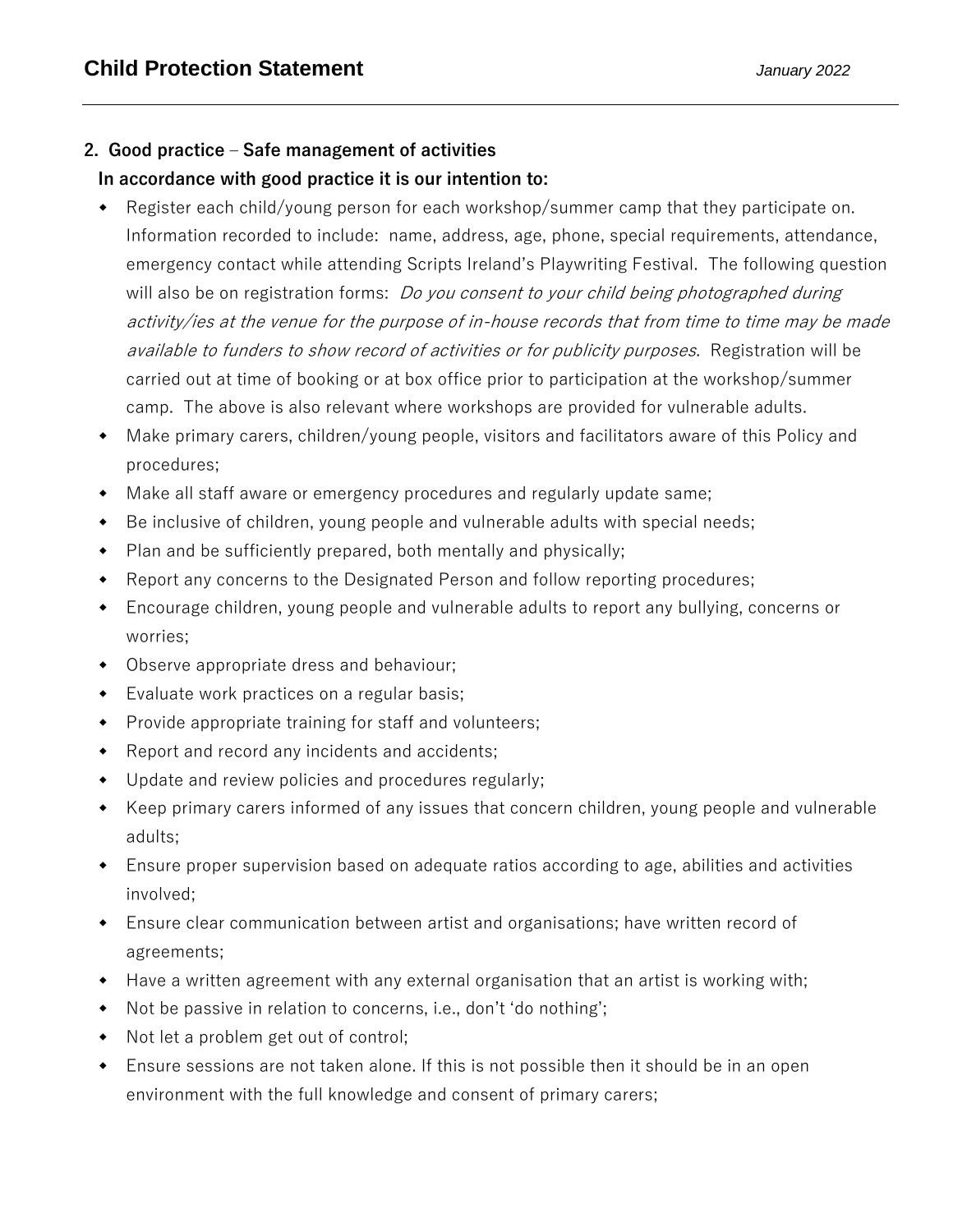- Avoid, if at all possible, giving a lift to a children, young people and vulnerable adults and if you do make sure that primary carers are informed;
- Maintain awareness around language and comments made. If you think that something you said may have caused offence or upset, then try to address it in a sensitive manner.

## **3. Inappropriate behaviour**

- Avoid spending excessive amounts of time alone with children, young people and vulnerable adults;
- Don't use or allow offensive or sexually suggestive physical and/or verbal language.
- Don't single out a particular children/young people/vulnerable adults for unfair favouritism, criticism, ridicule, or unwelcome focus or attention;
- Don't allow/engage in inappropriate touching of any form;
- Don't hit or physically chastise children/young people/vulnerable adults;
- Don't socialise inappropriately with children/young people/vulnerable adults, e.g., outside of structured organisational activities.

## **4. Physical contact**

- Seek consent of children/young people/vulnerable adults in relation to physical contact (except in an emergency or a dangerous situation);
- Avoid horseplay or inappropriate touch;
- Check with children/young people/vulnerable adults about their level of comfort when doing touch exercises.

## **5. Health and safety**

- Don't leave children unattended or unsupervised; (young people/vulnerable adults as appropriate depending on situation);
- Manage any dangerous materials;
- Provide a safe environment:
- Staff should be aware of accident procedure and follow accordingly.

### **Recognising Abuse**

See Appendix 1 - for Types of Child Abuse and How They May Be Recognised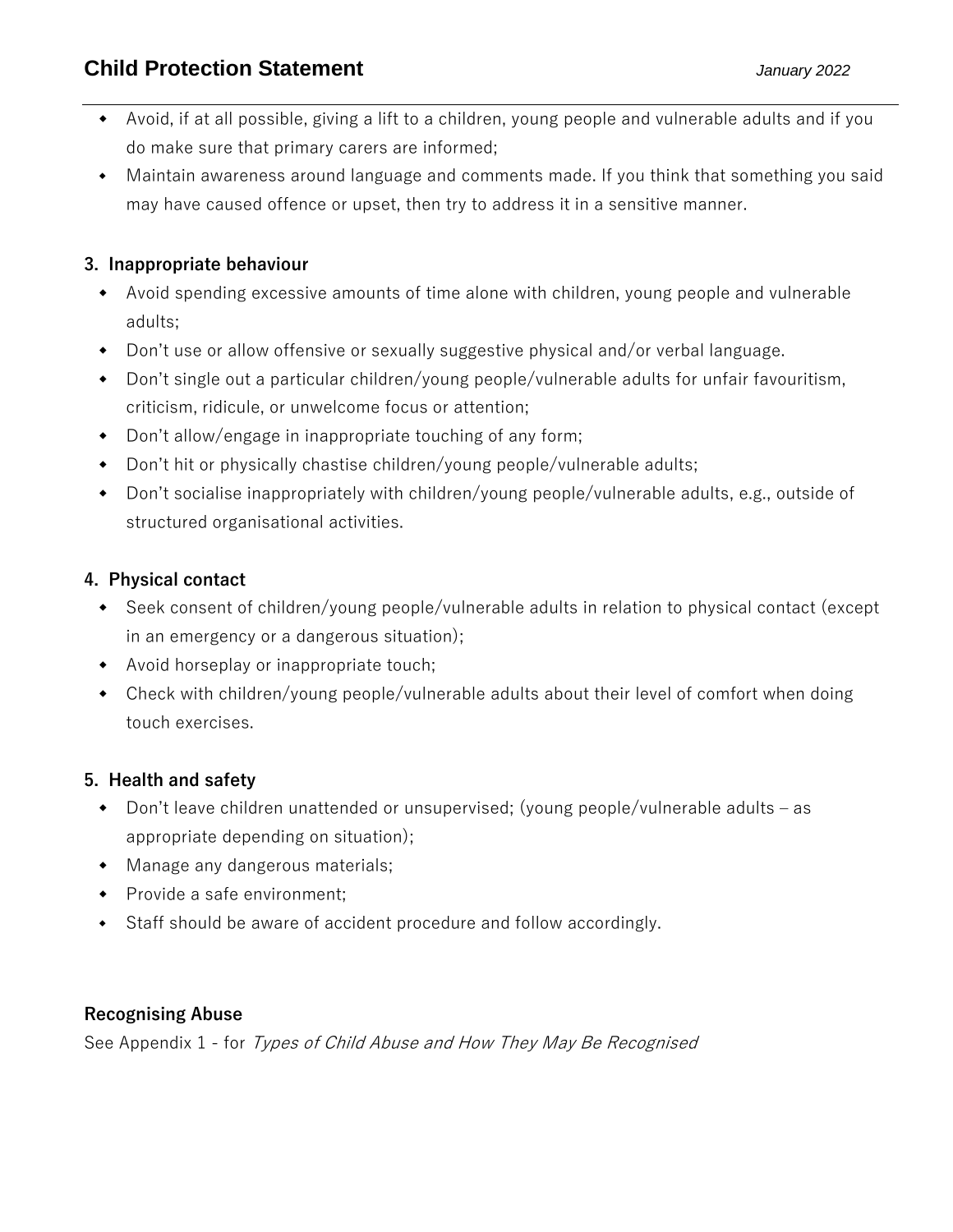# **Section 3 – Reporting Procedures**

## **Who to contact about issues related to child/vulnerable adult protection and welfare**

Emma Nee Haslam, Manager is the designatedperson to contact if you have an issue or concern about any aspect of a children/young people/vulnerable adults safety and welfare. It is her responsibility to support and advise staff about policy and procedures and to ensure that procedures are followed. It is also her responsibility to liaise with the Health Service Executive, TUSLA or Gardaí where appropriate.

Emma Nee Haslam can be contacted at 057 9122893 or 086 6024432.

Angela Ryan White (Festival Co-producer) has been designated as deputy to the designated officer and can be contacted at 086 3638758.

The following excerpt from Children First: National Guidelines for the Protection and Welfare of *Children* (4.3.2 - p.38) shows what would constitute reasonable grounds for concern:

- (i) specific indication from the child or young person that s/he has been abused;
- (ii) an account by a person who saw the child/young person being abused;
- (iii) evidence, such as an injury or behaviour, which is consistent with abuse and unlikely to be caused another way;
- (iv) an injury or behaviour which is consistent both with abuse and with an innocent explanation but where there are corroborative indicators supporting the concern that it may be a case of abuse [an example of this would be a pattern of injuries, an implausible explanation, other indications of abuse, dysfunctional behaviour];
- (v) consistent indication, over a period of time, that a child is suffering from emotional or physical neglect.

## **Recording procedures**

Employees or volunteers with the organization may come across actual or suspected children/young people/vulnerable adults abuse in the course of their work. They are advised to raise this concern with the designated officer/mandated person who will keep a written record of the concern and refer it to Tusla, if appropriate.

Staff should record the following information in relation to children/young people/vulnerable adults:

- Suspicions;
- Concerns;
- Worrying observations;
- ◆ Behavioural changes;
- Actions and outcomes.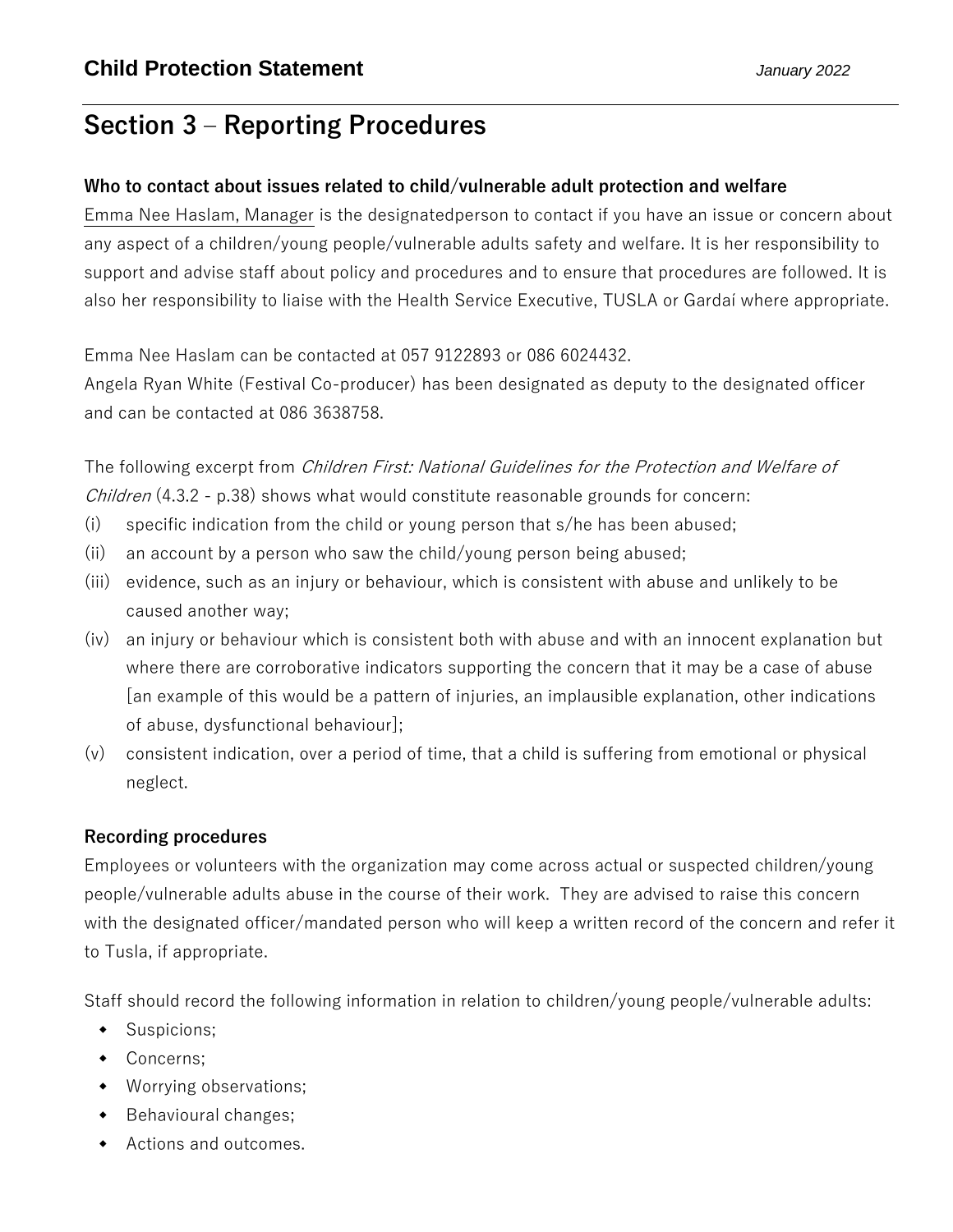## **While it is important for workers to be alert to signs of children/young people/vulnerable adults abuse, it is also important not to create an environment of intense anxiety where everyone is suspicious all the time.**

The actual decision whether abuse is likely to have happened must be left to the professionals. It is important that everyone in the company is aware that the person who first encounters a case of alleged or suspected abuse is not responsible for deciding whether or not abuse has occurred. Under no circumstances should an individual member of staff or volunteer of the company attempt to deal with a concern alone.

Reports are held in an incident book separate to that of the Health & Safety incident book.

### **Dealing with a disclosure**

- Stay calm and listen to the children/young people/vulnerable adults, allow him or her enough time to say what s/he needs to say;
- Don't use leading questions or prompt details;
- Reassure the children/young people/vulnerable adults but do not promise to keep anything secret; Any complaint must be raised with the designated officer/mandated person and the child should be informed of this. The child should be assured of discretion at all times.
- Don't make the children/young people/vulnerable adults repeat the details unnecessarily;
- Explain to the children/young people/vulnerable adults what will happen next (explanation should be age/level of understanding-appropriate).

### **Retrospective disclosure**

 In the case of a retrospective disclosure, the company will follow the guidelines as set out in the Child First National Guidance 2017 / TUSLA.

### **Reporting procedures**

It is the designated officers duty to report any suspected information to TUSLA without delay. In an emergency, a report must be made directly to An Garda Síochána.

- The person who expresses the concern should be involved and kept informed;
- Actions and outcomes should be noted;
- Inform the Designated Person or his or her deputy, if unavailable;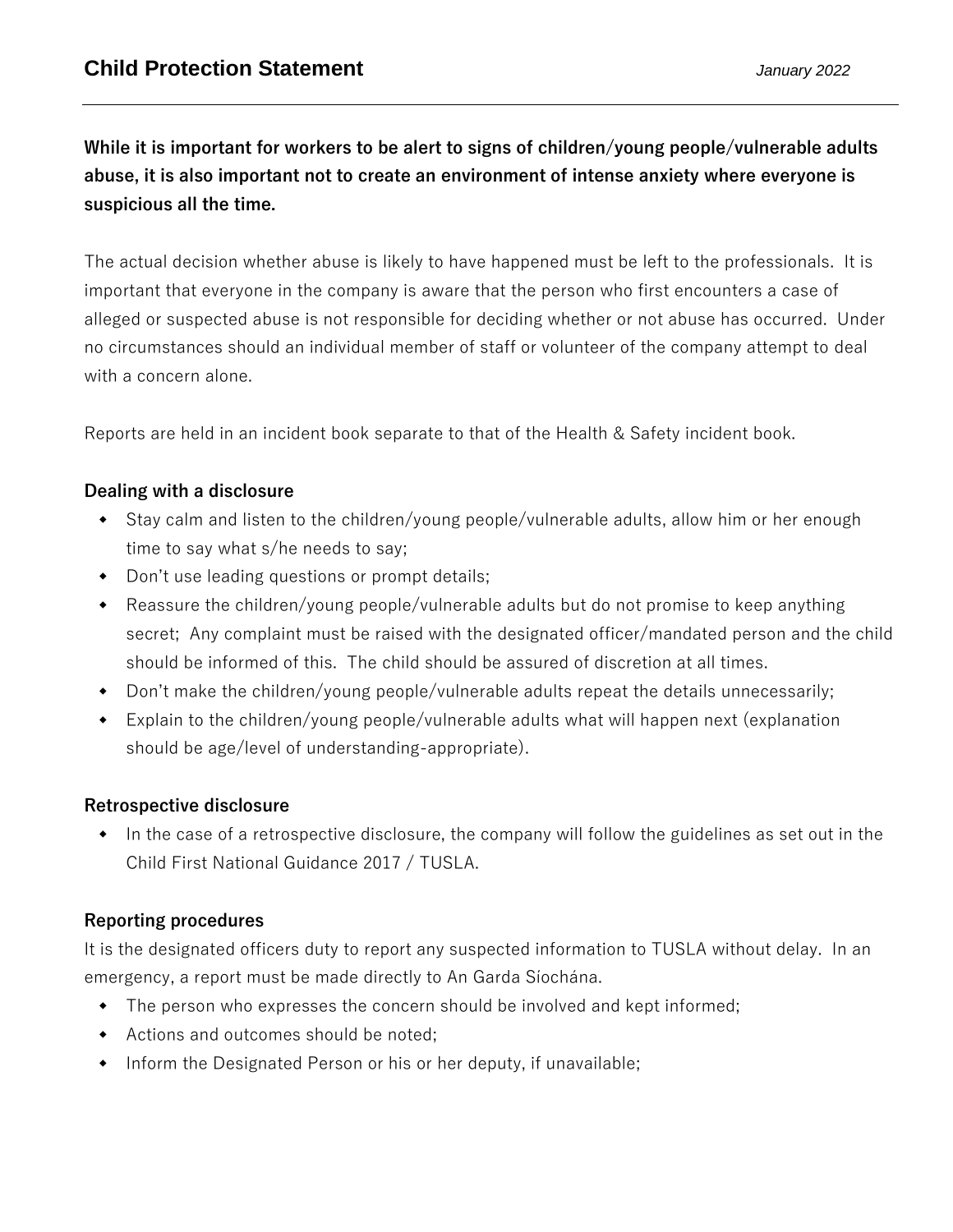## **Child Protection Statement** *January 2022*

- Record all details, including the date, time and people involved in the concern or disclosure and the facts in the incident book. Information recorded should be factual. Any opinions should be supported by facts;
- The most appropriate person should discuss the concern or consult with primary carers. Parents, carers or responsible adults should be made aware of a report to TUSLA unless it is likely to put the children/young people/vulnerable adults at further risk;
- The Designated Person may contact the TUSLA for an informal consultation prior to making a report;
- Information will be shared on a strictly 'need to know' basis
- If there are reasonable grounds for concern as outlined above, the designated person will contact the TUSLA using the standard reporting form available from them.
- If the Designated Person or Deputy Designated Person is not available, staff and volunteers are advised to contact TUSLA directly;
- In case of emergencies outside of TUSLA hours, contact the Gardaí. In situations that threaten the immediate safety of a children/young people/vulnerable adults, it may be necessary to contact the Gardaí.

# **Section 4 - Confidentiality Statement**

We at Scripts Ireland's Playwriting Festival are committed to ensuring peoples' rights to confidentiality. However, in relation to child/vulnerable adults protection and welfare we undertake that:

- Information will only be forwarded on a 'need to know' basis in order to safeguard the children/young people/vulnerable adults;
- Giving such information to others for the protection of a children/young people/vulnerable adults is not a breach of confidentiality;
- We cannot guarantee total confidentiality where the best interests of the children/young people/vulnerable adults are at risk;
- Primary carers, children/young people/vulnerable adults have a right to know if personal information is being shared and/or a report is being made to TUSLA, unless doing so could put the children/young people/vulnerable adults at further risk;
- Images of a children/young people/vulnerable adults will not be used for any reason without the consent of the parent/carer (however, while we request it, we cannot guarantee that cameras/videos will not be used at public performances);
- Procedures will also be put in place for the recording and storing of information in line with our confidentiality policy.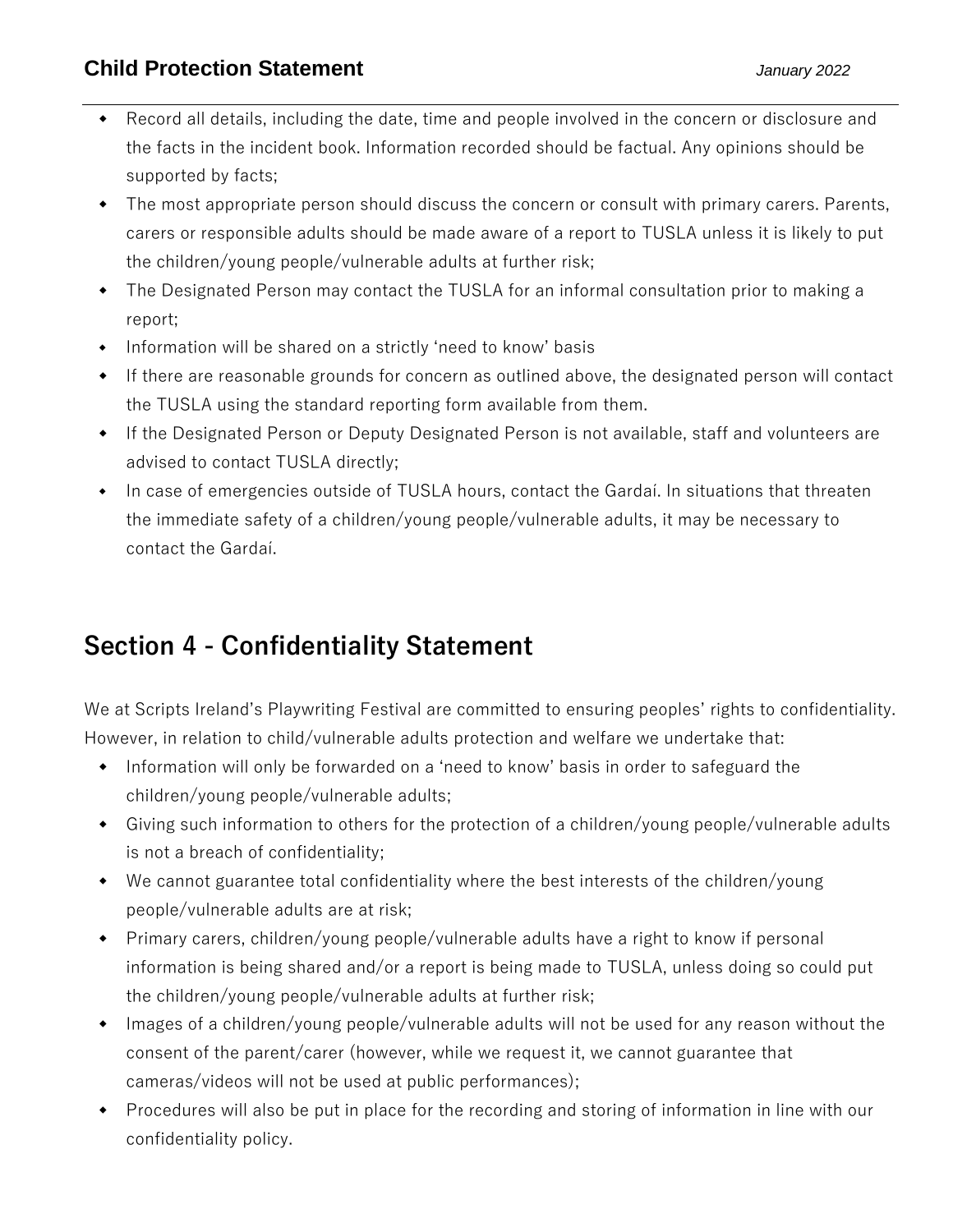Records will be stored in the Managers Office or on Managers PC with file passwords to ensure constant confidentiality.

# **Section 5 - Recruiting and Selecting Staff**

All staff who will have or are likely to have contact with children/young people/vulnerable adults should undergo a recruitment process in line with the following procedures and appropriate to their level of contact with children and young people.

### **Recruitment and selection policy statement**

We will ensure that staff are carefully selected, trained and supervised to provide a safe environment for all children and young people, by observing the following principles:

- Roles and responsibilities will be clearly defined (paid or voluntary);
- We will endeavour to select the most suitably qualified personnel;
- Candidates will be asked to submit a self declaration form;
- No person who would be deemed to constitute a 'risk' will be employed (paid or voluntary);
- Some of the exclusions would include:
	- o any child-related convictions;
	- o refusal to sign application form and declaration form;
	- o insufficient documentary evidence of identification;
	- o concealing information on one's suitability to working with children;
- There will be a relevant probationary period (normally 3 months) as specified in contract of employment;
- Staff Garda Vetting will be required where a need for vetting is identified i.e. when an individual has regular and ongoing contact with a child.
- All staff will be required to complete the TULSA online Child Protection Training <https://www.tusla.ie/children-first/children-first-e-learning-programme/>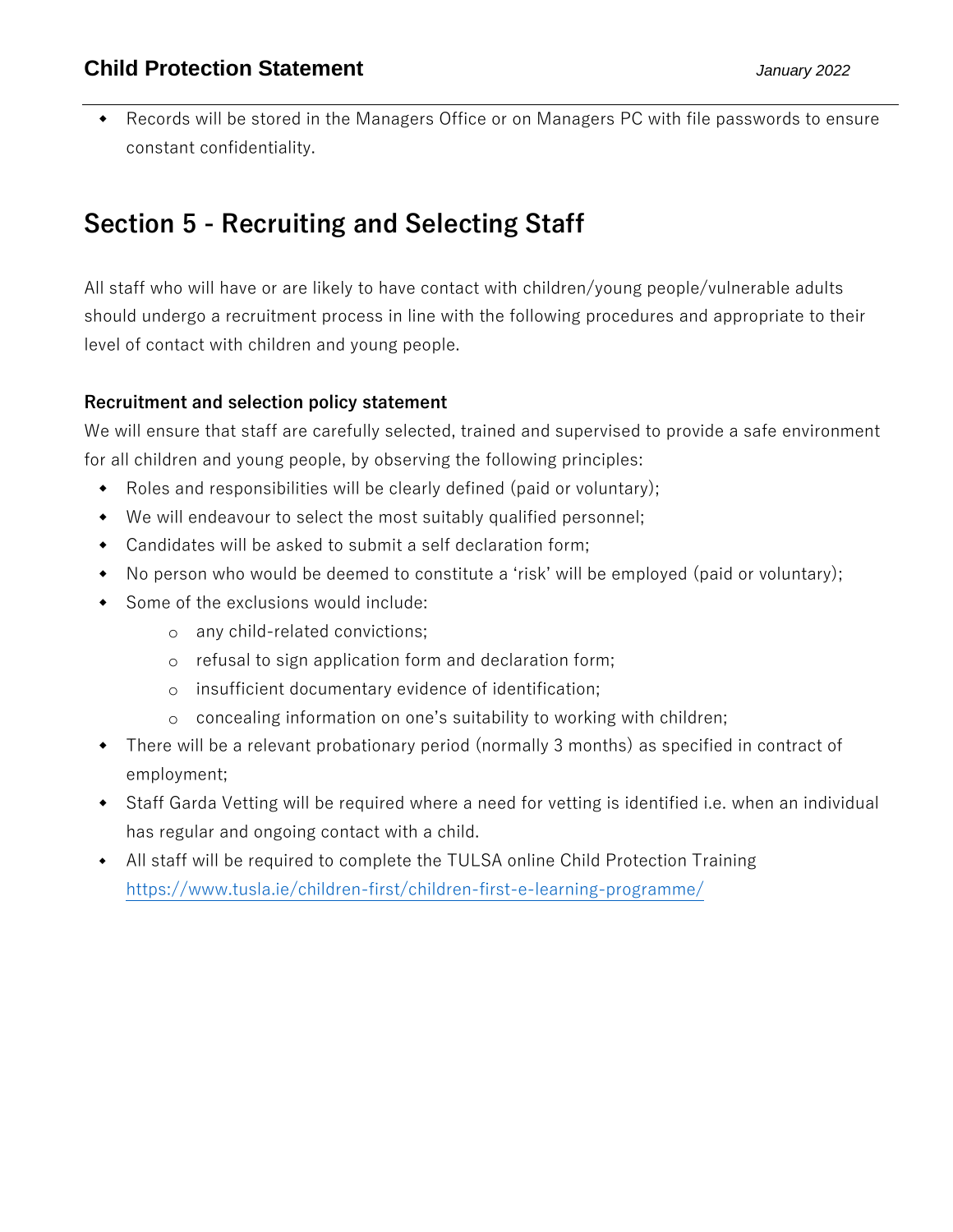# **Section 6 - Managing and supervising staff and volunteers**

### **Staff and volunteers management policy statement**

To protect both staff (paid and voluntary) and children/young people/vulnerable adults, we undertake that:

New staff/volunteers will:

- Be made aware of the organisation's code of conduct, child/vulnerable adult protection procedures, and the identity and role of who has been designated to deal with issues of concern;
- Undergo a probationary or trial period.

## **All staff & volunteers will:**

- Receive an adequate level of supervision and review of their work practices;
- Be expected to have read and signed the Child Protection/Vulnerable Adult Policy Statement;

# **Section 7 – Involvement of primary carers**

### **Policy statement on the involvement of primary carers**

We are committed to being open with all primary carers. We undertake to:

- Advise primary carers of our child/vulnerable adult protection policy in a summary document advising of the accessibility of the full document;
- Issue registration/consent forms where relevant;
- Comply with health and safety practices;
- Operate child-centred policies in accordance with best practice;
- Adhere to our recruitment guidelines;
- Ensure as far as possible that the activities are age-appropriate;
- $\bullet$  Encourage and facilitate the involvement of parent(s), carer(s) or responsible adult(s), where appropriate.

## **If we have concerns about the welfare of the children/young people/vulnerable adults, we will:**

- Respond to the needs of the child/young person/vulnerable adult;
- Inform the primary carers on an on-going basis unless this action puts the child or young person at further risk;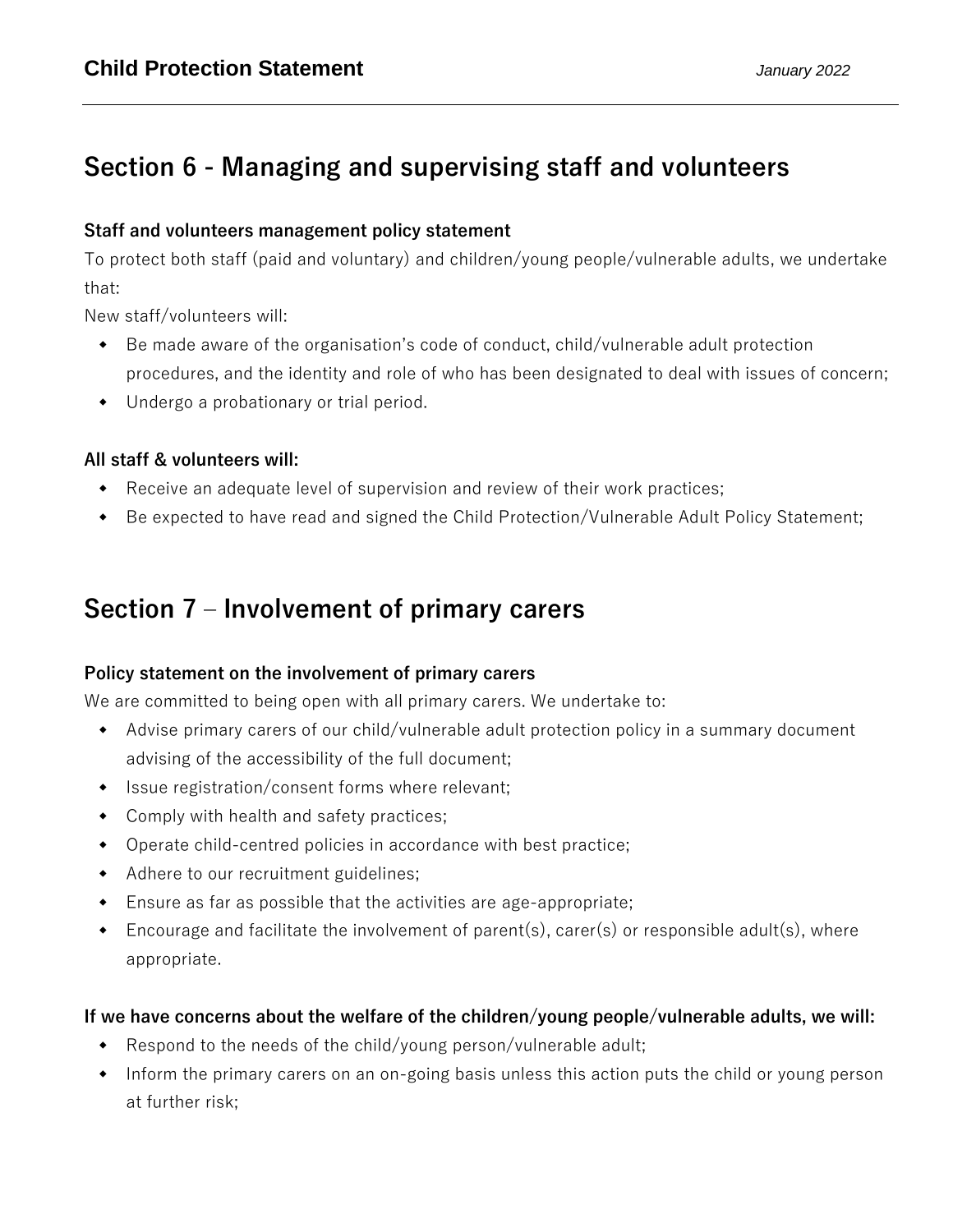- Where there are child protection and welfare concerns we are obliged to pass these on to the TUSLA and, in an emergency, the Gardaí;
- In the event of a complaint against a member of staff, we will immediately ensure the safety of the child/young people/vulnerable adult and inform primary carers as appropriate.

## **As a child-centred organisation, we are committed to putting the interest of the children/young people/vulnerable adults first. To that end we will:**

- Contact local TUSLA and Gardaí where there is a child protection welfare concern;
- Encourage primary carers to work in partnership with us under the guidelines set out by our organisation to ensure the safety of their children/young people/vulnerable adults;
- Have a designated contact person available for consultation with primary carers in the case of any concern over a children/young people/vulnerable adults welfare.

# **Section 8 - Dealing with allegations against staff**

In the event of allegations being made against an employee (staff or voluntary), the protection of the child/young person/vulnerable adult is the first and paramount consideration. The organisation has a dual responsibility in respect of both the children/young people/vulnerable adults and employee. The same person must not have responsibility for dealing with the children/young people/vulnerable adults welfare issues and the staff employment issues.

## **Dealing with an allegation against staff**

Two separate procedures must be followed:

- 1. In respect of the child/young person the Designated Person or Deputy Designated Person (whom ever appropriate) will deal with issues related to the children/young people/vulnerable adults.
- 2. In respect of the person against whom the allegation is made the Staff Sub Group will deal with issues related to the staff member.
- 3. Disciplinary and Grievance Procedures as specifically laid out in the Company Handbook which is provided to all staff will be followed.
- 4. If a serious allegation of inappropriate behaviour is made against an employee and is found to be true it will result in the immediate dismissal of that employee as specifically laid out in the Company Handbook provided to all staff.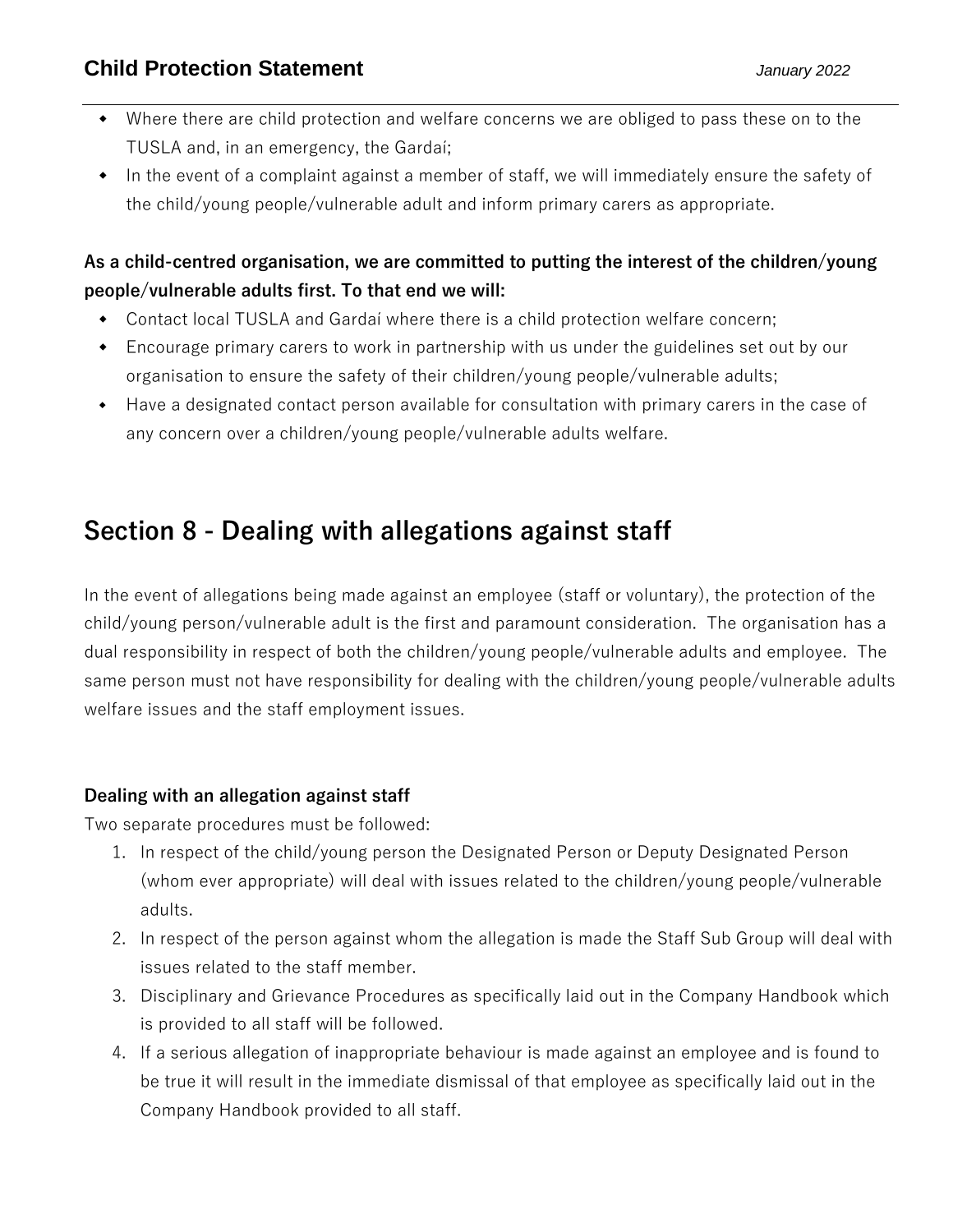- The first priority is to ensure that no children/young people/vulnerable adult is exposed to unnecessary risk;
- If allegations are made against the Designated Person, then the Deputy Designated Person should be contacted who will inform the Chairperson of the Board immediately ;
- The reporting procedures outlined in Section 3 of these guidelines should be followed. Both the primary carers and child/young person/vulnerable adults should be informed of actions planned and taken. The child/young person/vulnerable adults should be dealt with in an age-appropriate manner;
- The staff member will be informed as soon as possible
	- o of the nature of the allegation;
	- o the staff member should be given the opportunity to respond;
- Any action following an allegation of abuse against an employee should be taken in consultation with Health Service Executive and Gardaí;
- After consultation, the chairperson/head of organisation should advise the person accused and agreed procedures will be followed.

# **Section 9 - Complaints and Comments Procedures**

## **In the event of complaints or comments:**

- Complaints or comments will be responded to within 4 weeks;
- The Designated Officer (Deputy Designated Officer) as named above has responsibility for directing complaints/comments to the appropriate person;
- Verbal complaints will be logged, recorded and responded to.

# **Section 10 - Accidents procedure**

## **Accidents procedure**

- The organisation must maintain an up-to-date register of the contact details of all children/young people/vulnerable adults involved in the organisation;
- Child/young person/vulnerable adults details should be cross-referenced between the incident book and file;
- External organisations with whom the organisation has dealings must provide proof that they have public liability insurance;
- First-aid boxes are available and regularly re-stocked; Staff, volunteers and workshop facilitators need to be aware of there whereabouts.
- Availability of first-aid should be in accordance with the organisation's Health and Safety guidelines. The location of accident/incident books must be made known to staff;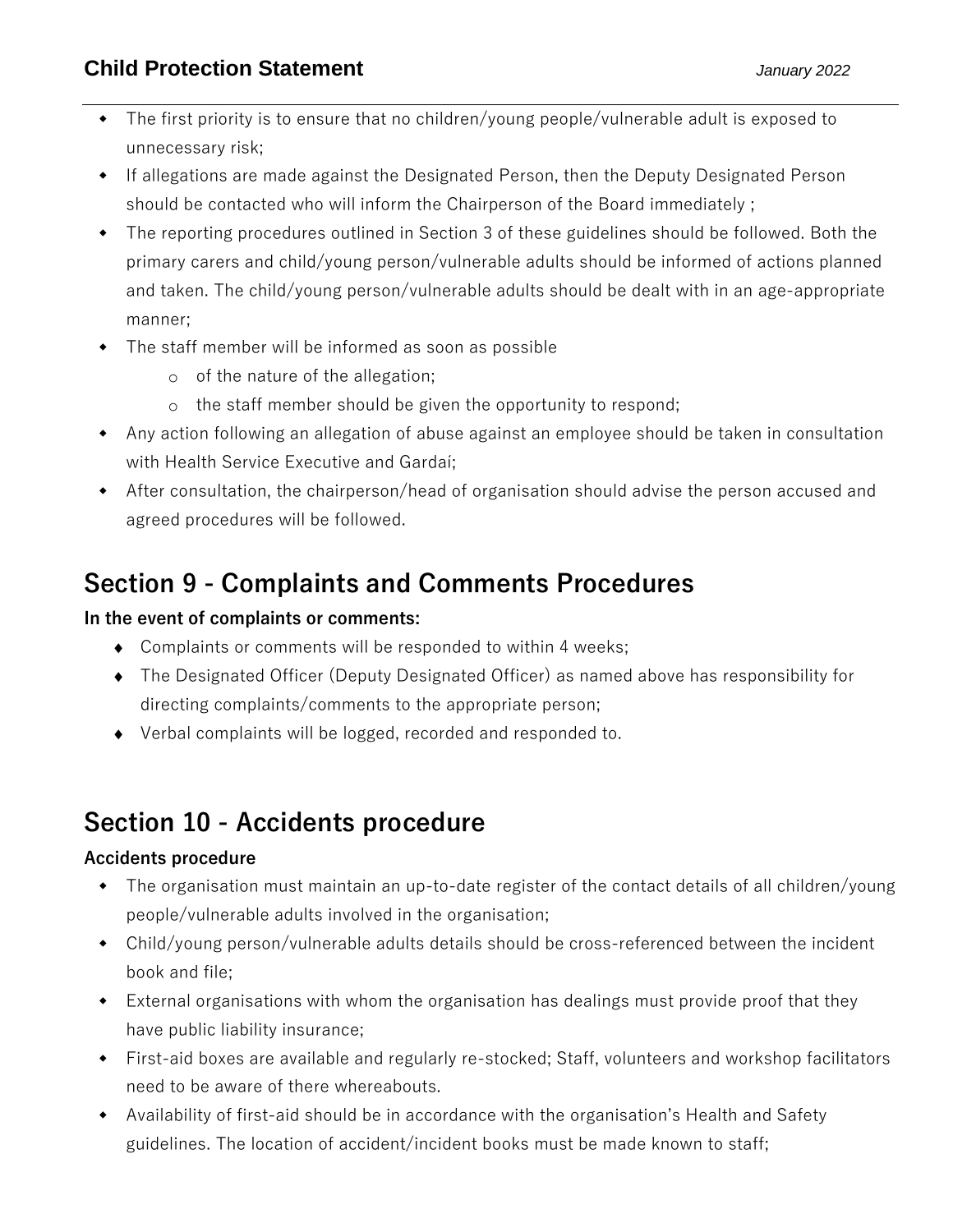- Children/young people /vulnerable adults must be advised of risks of dangerous material if applicable;
- Take cognisance of responsibility for first-aid on off-site trips.

# **Protection of Persons Reporting Child Abuse Act, 1998**

The Protection of Persons Reporting Child Abuse Act, 1998 came into operation on 23 January 2009. It's main provisions are:

The provision of immunity from civil liability of any person who reports child abuse "reasonably and in good faith" to designated officers of health boards or any member of the Garda Siochana.

The provision of significant protections for employees who report child abuse. These protections cover all employees and all forms of discrimination up to and including, dismissal.

The creation of a new offence of false reporting of child abuse where a person makes a report of child abuse to the appropriate authorities "known that statement to be false". This is a new criminal offence designated to protect innocent person from malicious reports.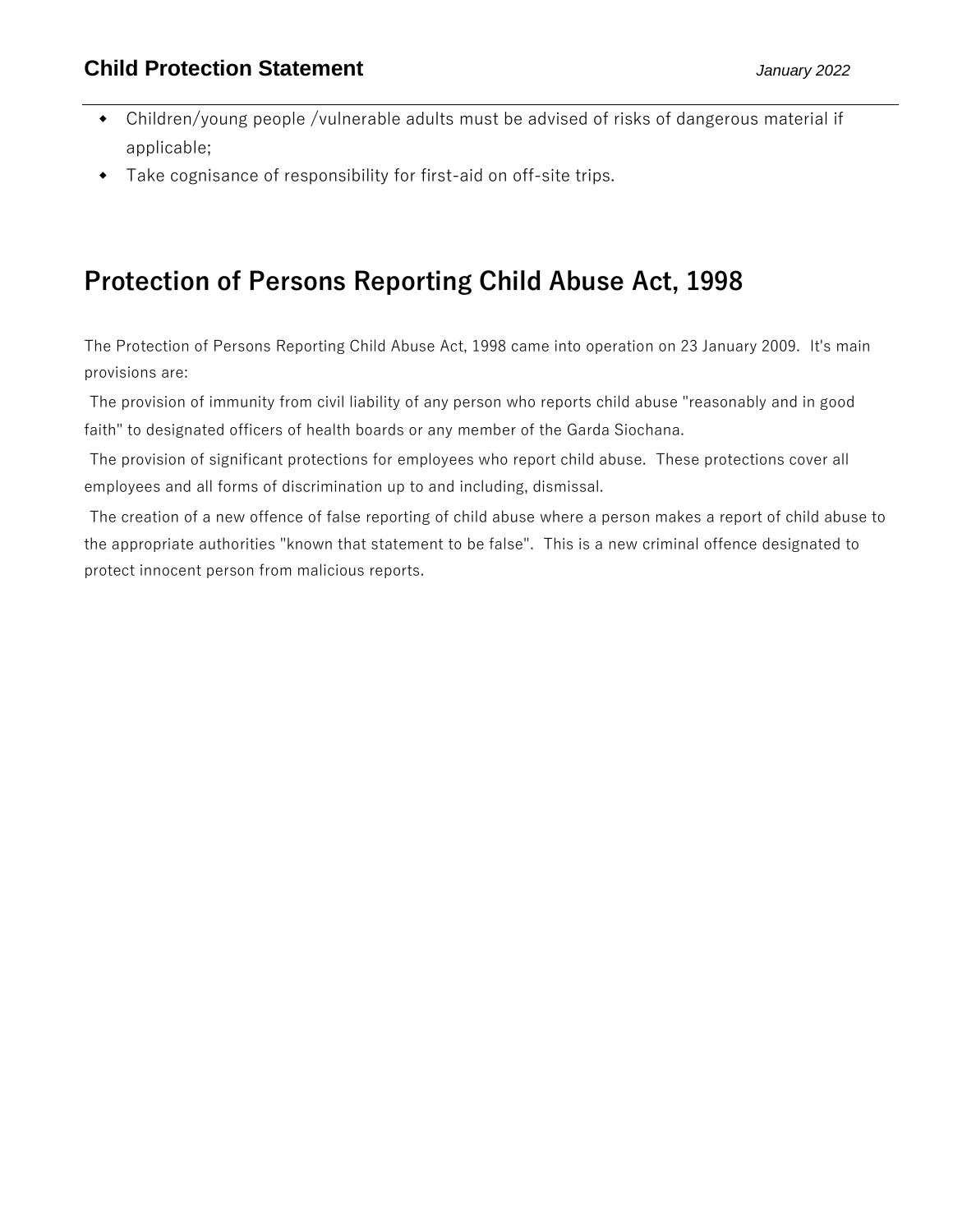## **SCRIPTS IRELAND'S PLAYWRITING FESTIVAL Self Declaration Form CONFIDENTIAL**

To be completed by volunteers and employees of the company working with children/young people/vulnerable adults.

| <b>First Name:</b>                   | Surname:               |
|--------------------------------------|------------------------|
| Date of Birth:                       | <b>Place of Birth:</b> |
| <b>Address:</b>                      |                        |
| Tel No:                              | Mobile No:             |
| Any other name(s) previous known as: |                        |

Is there any reason that you would be considered unsuitable to work with children/young people/vulnerable adults:

\_\_\_\_\_\_\_\_\_\_\_\_\_\_\_\_\_\_\_\_\_\_\_\_\_\_\_\_\_\_\_\_\_\_\_\_\_\_\_\_\_\_\_\_\_\_\_\_\_\_\_\_\_\_\_\_\_\_\_\_\_\_\_\_\_\_\_\_\_\_\_\_\_\_\_\_\_\_\_\_\_\_\_\_\_\_\_\_\_\_\_\_\_\_\_\_\_\_\_\_

\_\_\_\_\_\_\_\_\_\_\_\_\_\_\_\_\_\_\_\_\_\_\_\_\_\_\_\_\_\_\_\_\_\_\_\_\_\_\_\_\_\_\_\_\_\_\_\_\_\_\_\_\_\_\_\_\_\_\_\_\_\_\_\_\_\_\_\_\_\_\_\_\_\_\_\_\_\_\_\_\_\_\_\_\_\_\_\_\_\_\_\_\_\_\_\_\_\_\_\_  $\mathcal{L}_\text{max} = \mathcal{L}_\text{max} = \mathcal{L}_\text{max} = \mathcal{L}_\text{max} = \mathcal{L}_\text{max} = \mathcal{L}_\text{max} = \mathcal{L}_\text{max} = \mathcal{L}_\text{max} = \mathcal{L}_\text{max} = \mathcal{L}_\text{max} = \mathcal{L}_\text{max} = \mathcal{L}_\text{max} = \mathcal{L}_\text{max} = \mathcal{L}_\text{max} = \mathcal{L}_\text{max} = \mathcal{L}_\text{max} = \mathcal{L}_\text{max} = \mathcal{L}_\text{max} = \mathcal{$ 

\_\_\_\_\_\_\_\_\_\_\_\_\_\_\_\_\_\_\_\_\_\_\_\_\_\_\_\_\_\_\_\_\_\_\_\_\_\_\_\_\_\_\_\_\_\_\_\_\_\_\_\_\_\_\_\_\_\_\_\_\_\_\_\_\_\_\_\_\_\_\_\_\_\_\_\_\_\_\_\_\_\_\_\_\_\_\_\_\_\_\_\_\_\_\_\_\_\_\_\_

YES NO

If yes, please outline the reason below:

| Have you ever been convicted of a criminal offence? YES              | NO. |
|----------------------------------------------------------------------|-----|
| If yes, please state below the nature and date(s) of the offence(s)? |     |

| <b>.</b><br>- |  |  |
|---------------|--|--|
|               |  |  |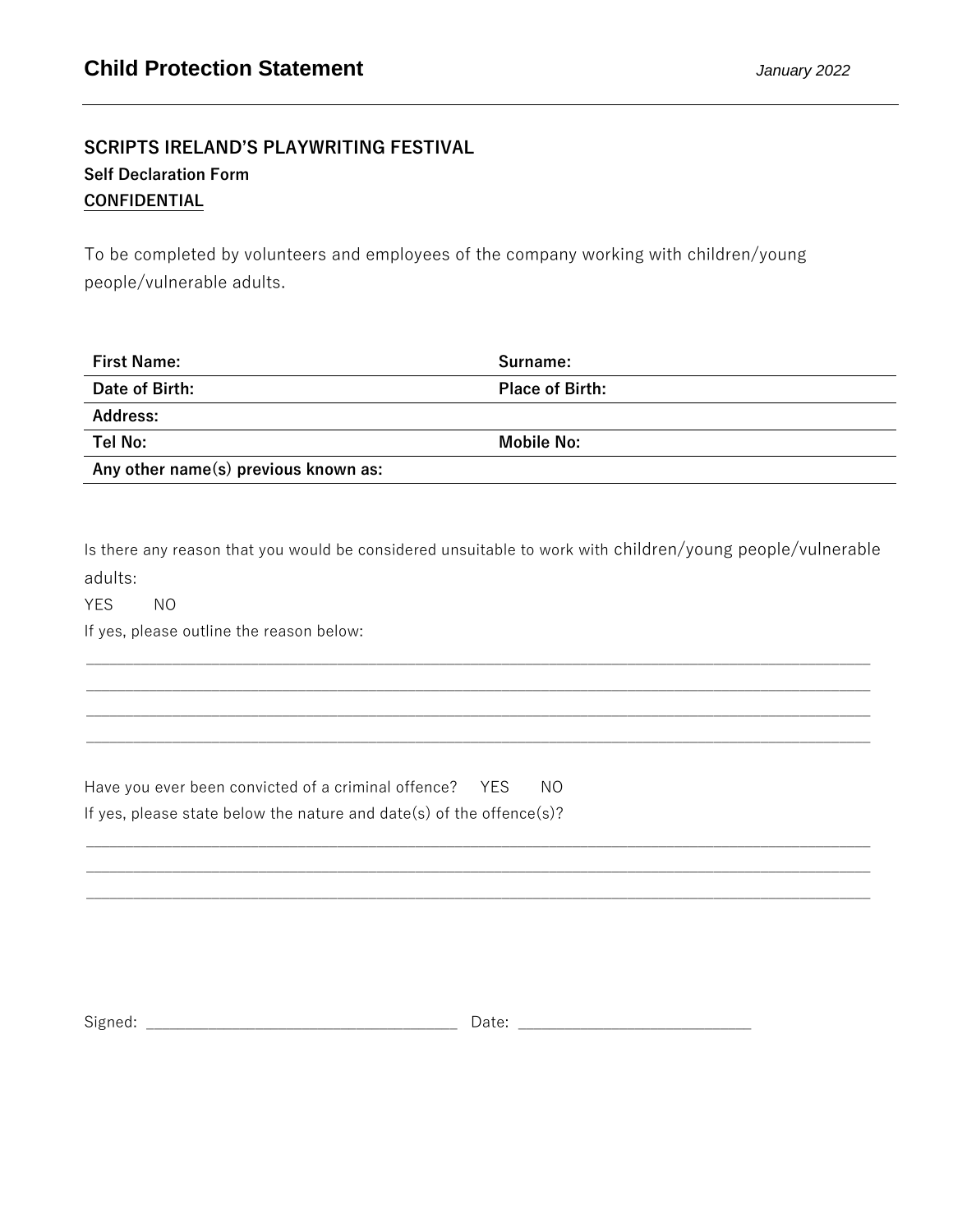# **APPENDIX 1 Definitions and Recognition of Child Abuse per Child First National Guidelines 2017**

### **Child Abuse: What Is It? How do I Recognise It? How do I Report It?**

The guiding principles on reporting child abuse or neglect may be summarised as follows:

1. The safety and well-being of the child must take priority over concerns about adults against whom an allegation may be made

2. Reports of concerns should be made without delay to Tusla

### **TYPES OF CHILD ABUSE AND HOW THEY MAY BE RECOGNISED**

Child abuse can be categorised into four different types: neglect, emotional abuse, physical abuse and sexual abuse. A child may be subjected to one or more forms of abuse at any given time. Abuse and neglect can occur within the family, in the community or in an institutional setting. The abuser may be someone known to the child or a stranger, and can be an adult or another

child. In a situation where abuse is alleged to have been carried out by another child, you should consider it a child welfare and protection issue for both children and you should follow child protection procedures for both the victim and the alleged abuser.

The important factor in deciding whether the behaviour is abuse or neglect is the impact of that behaviour on the child rather than the intention of the parent/carer. The definitions of neglect and abuse presented in this section are not legal definitions. They are intended to describe ways in which a child might experience abuse and how this abuse may be recognised.

### **Neglect**

Child neglect is the most frequently reported category of abuse, both in Ireland and internationally. Ongoing chronic neglect is recognised as being extremely harmful to the development and well-being of the child and may have serious long-term negative consequences.

Neglect occurs when a child does not receive adequate care or supervision to the extent that the child is harmed physically or developmentally. It is generally defined in terms of an omission of care, where a child's health, If you think a child is in immediate danger and you cannot

contact Tusla, you should contact the Gardaí without delay. In this Guidance, 'a child' means a person under the age of 18 years, who is not or has not been married. National Guidance for the Protection and Welfare of Children development or welfare is impaired by being deprived of food, clothing, warmth, hygiene, medical care, intellectual stimulation or supervision and

safety. Emotional neglect may also lead to the child having attachment difficulties. The extent of the damage to the child's health, development or welfare is influenced by a range of factors. These factors include the extent, if any, of positive influence in the child's life as well as the age of the child and the frequency and consistency of neglect.

Neglect is associated with poverty but not necessarily caused by it. It is strongly linked to parental substance misuse, domestic violence, and parental mental illness and disability.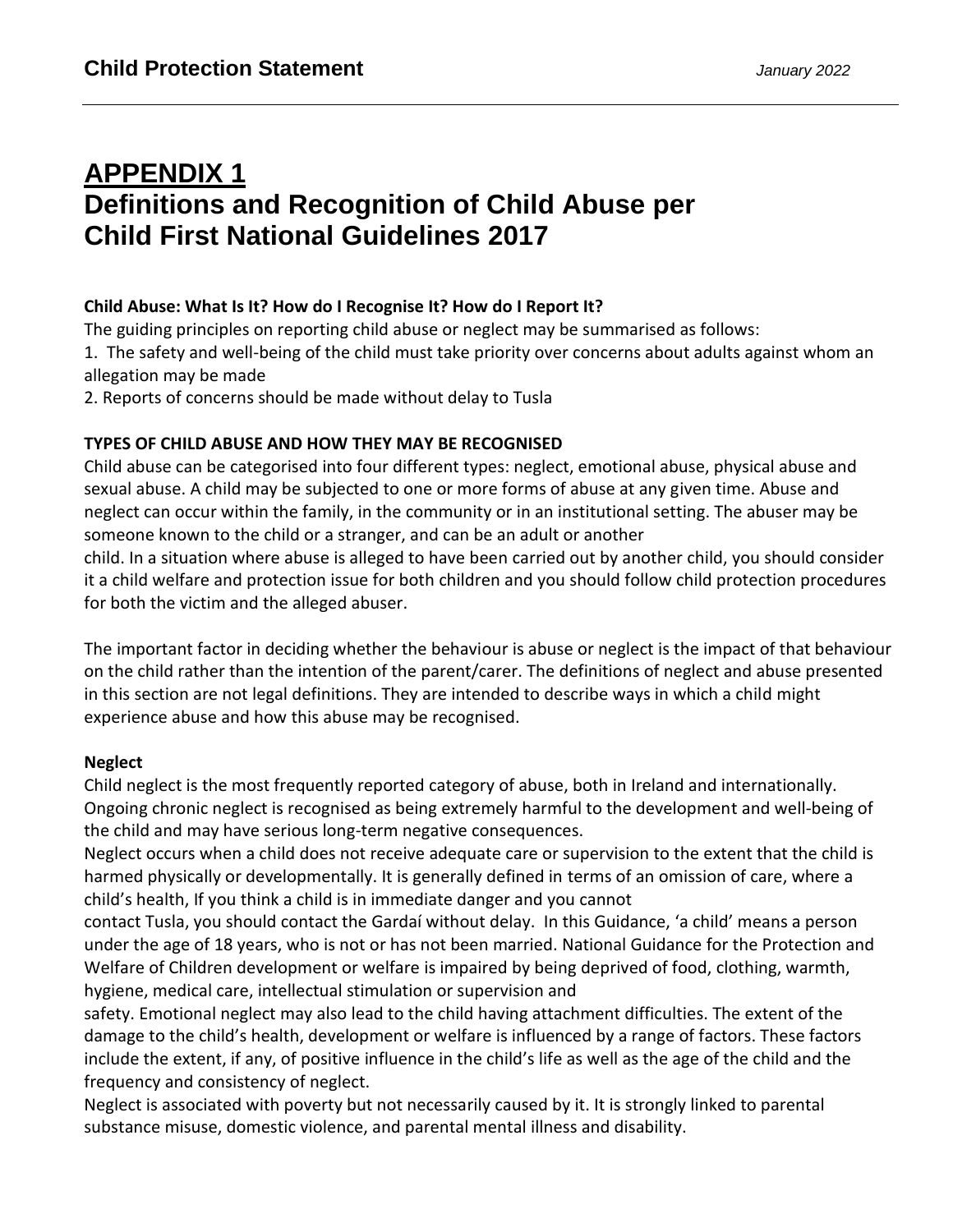A reasonable concern for the child's welfare would exist when neglect becomes typical of the relationship between the child and the parent or carer. This may become apparent where you see the child over a period of time, or the effects of neglect may be obvious based on having seen the child once. The following are features of child neglect:

- Children being left alone without adequate care and supervision
- Malnourishment, lacking food, unsuitable food or erratic feeding
- Non-organic failure to thrive, i.e. a child not gaining weight due not only
- to malnutrition but also emotional deprivation
- Failure to provide adequate care for the child's medical and
- developmental needs, including intellectual stimulation
- Inadequate living conditions unhygienic conditions, environmental
- issues, including lack of adequate heating and furniture
- Lack of adequate clothing
- Inattention to basic hygiene
- Lack of protection and exposure to danger, including moral danger,
- or lack of supervision appropriate to the child's age
- Persistent failure to attend school
- Abandonment or desertion

### **Emotional abuse**

Emotional abuse is the systematic emotional or psychological ill-treatment of a child as part of the overall relationship between a caregiver and a child. Once-off and occasional difficulties between a parent/carer and child are not considered emotional abuse. Abuse occurs when a child's basic need for attention, affection, approval, consistency and security are not met, due to incapacity or indifference from their parent or caregiver. Emotional abuse can also occur when adults responsible for taking care of children are unaware of and unable (for a range of reasons) to meet their children's emotional and developmental needs. Emotional abuse is not easy to recognise because the effects are not easily seen. A reasonable concern for the child's welfare would exist when the behaviour becomes typical of the

relationship between the child and the parent or carer.

Emotional abuse may be seen in some of the following ways:

- Rejection
- Lack of comfort and love
- Lack of attachment
- Lack of proper stimulation (e.g. fun and play)
- Lack of continuity of care (e.g. frequent moves, particularly unplanned)
- Continuous lack of praise and encouragement
- Persistent criticism, sarcasm, hostility or blaming of the child
- Bullying
- Conditional parenting in which care or affection of a child depends on
- his or her behaviours or actions
- Extreme overprotectiveness
- Inappropriate non-physical punishment (e.g. locking child in bedroom)
- Ongoing family conflicts and family violence
- Seriously inappropriate expectations of a child relative to his/her age and stage of development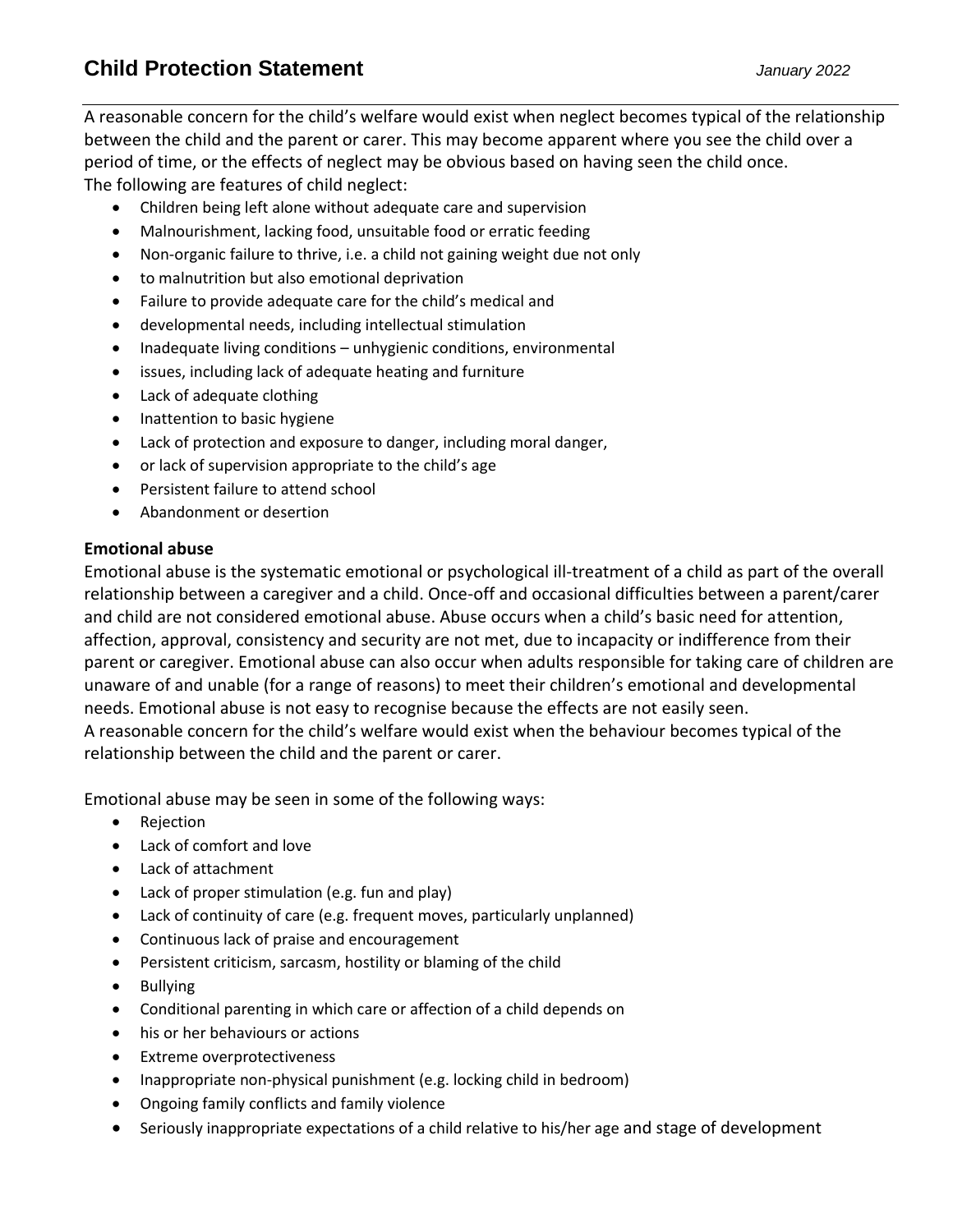## **Child Protection Statement** *January 2022*

There may be no physical signs of emotional abuse unless it occurs with another type of abuse. A child may show signs of emotional abuse through their actions or emotions in several ways. These include insecure attachment, unhappiness, low self-esteem, educational and developmental

underachievement, risk taking and aggressive behaviour.

It should be noted that no one indicator is conclusive evidence of emotional abuse. Emotional abuse is more likely to impact negatively on a child where it is persistent over time and where there is a lack of other protective factors.

### **Physical abuse**

Physical abuse is when someone deliberately hurts a child physically or puts them at risk of being physically hurt. It may occur as a single incident or as a pattern of incidents. A reasonable concern exists where the child's health and/or development is, may be, or has been damaged as a result of suspected physical abuse.

Physical abuse can include the following:

- Physical punishment
- Beating, slapping, hitting or kicking
- Pushing, shaking or throwing
- Pinching, biting, choking or hair-pulling
- Use of excessive force in handling
- Deliberate poisoning
- Suffocation
- Fabricated/induced illness
- Female genital mutilation

The Children First Act 2015 includes a provision that abolishes the common law defence of reasonable chastisement in court proceedings. This defence could previously be invoked by a parent or other person in authority who physically National Guidance for the Protection and Welfare of Children disciplined a child. The change in the legislation now means that in prosecutions relating to assault or physical cruelty, a person who administers such punishment

to a child cannot rely on the defence of reasonable chastisement in the legal proceedings. The result of this is that the protections in law relating to assault now apply to a child in the same way as they do to an adult.

### **Sexual abuse**

Sexual abuse occurs when a child is used by another person for his or her gratification or arousal, or for that of others. It includes the child being involved in sexual acts (masturbation, fondling, oral or penetrative sex) or exposing the child to sexual activity directly or through pornography. Child sexual abuse may cover a wide spectrum of abusive activities. It rarely involves just a single incident and in some instances occurs over a number of years. Child sexual abuse most commonly happens within the family, including older siblings and extended family members.

Cases of sexual abuse mainly come to light through disclosure by the child or his or her siblings/friends, from the suspicions of an adult, and/or by physical symptoms.

It should be remembered that sexual activity involving a young person may be sexual abuse even if the young person concerned does not themselves recognise it as abusive.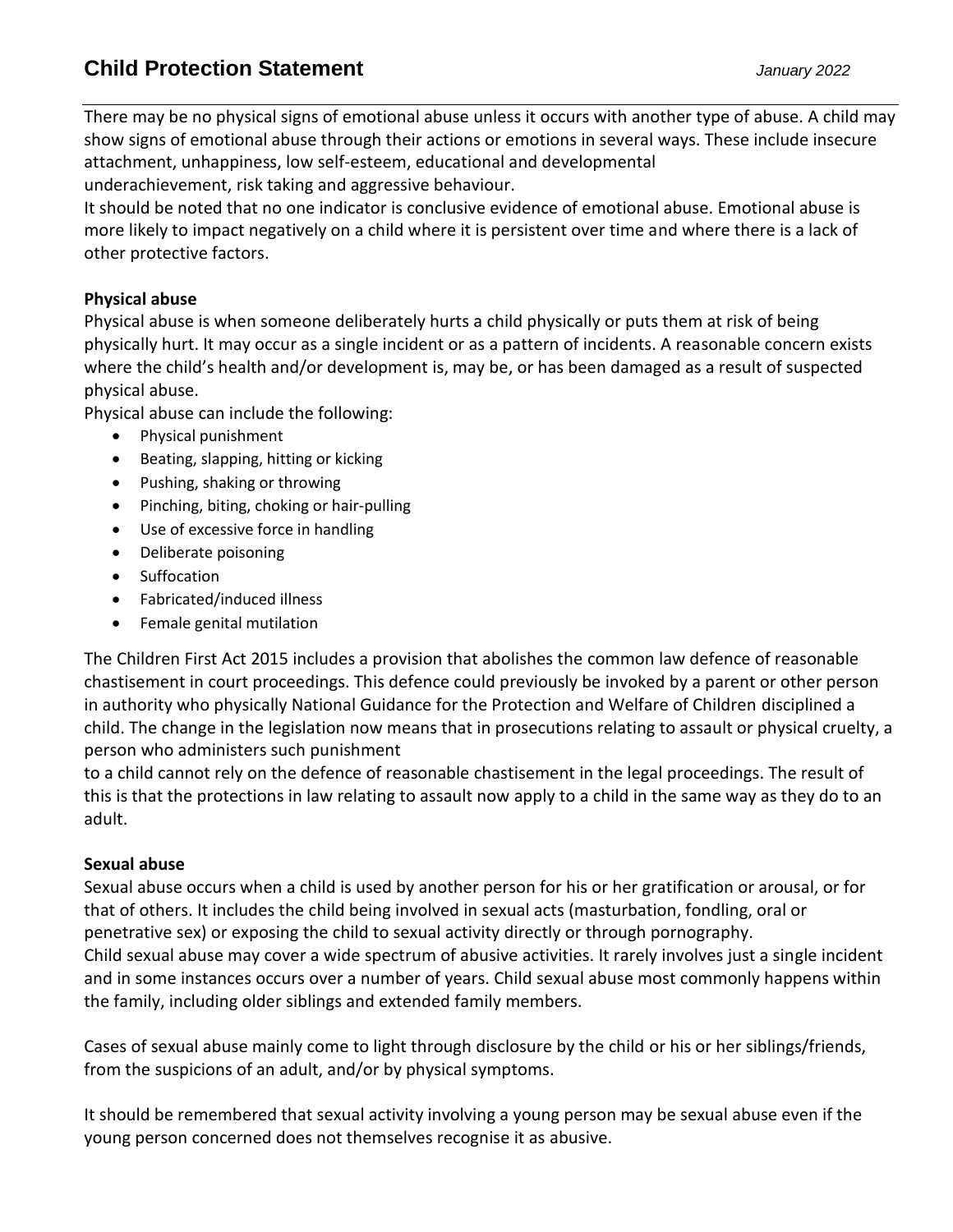Examples of child sexual abuse include the following:

- Any sexual act intentionally performed in the presence of a child
- An invitation to sexual touching or intentional touching or molesting of
- a child's body whether by a person or object for the purpose of sexual
- arousal or gratification
- Masturbation in the presence of a child or the involvement of a child in
- an act of masturbation
- Sexual intercourse with a child, whether oral, vaginal or anal
- Sexual exploitation of a child, which includes
	- o Inviting, inducing or coercing a child to engage in prostitution or the production of child pornography [for example, exhibition, modelling or posing for the purpose of sexual arousal, gratification or sexual act, including its recording (on film, videotape or other media) or the manipulation, for those purposes, of an image by computer or other
	- o means]
	- o Inviting, coercing or inducing a child to participate in, or to observe, any sexual, indecent or obscene act
	- o Showing sexually explicit material to children, which is often a feature of the 'grooming' process by perpetrators of abuse
	- o Exposing a child to inappropriate or abusive material through information and communication technology Consensual sexual activity involving an adult and an underage person
	- o It should be remembered that sexual activity involving a young person may be sexual abuse even if the young person concerned does not themselves recognise it as abusive.

An Garda Síochána will deal with any criminal aspects of a sexual abuse case under the relevant criminal justice legislation. The prosecution of a sexual offence against a child will be considered within the wider objective of child welfare and protection. The safety of the child is paramount and at no stage should a child's safety be compromised because of concern for the integrity of a criminal investigation.

In relation to child sexual abuse, it should be noted that in criminal law the age of consent to sexual intercourse is 17 years for both boys and girls. Any sexual relationship where one or both parties are under the age of 17 is illegal. However, it may not necessarily be regarded as child sexual abuse. Details on exemptions for mandated reporting of certain cases of underage consensual sexual activity can be found in Chapter 3 of this Guidance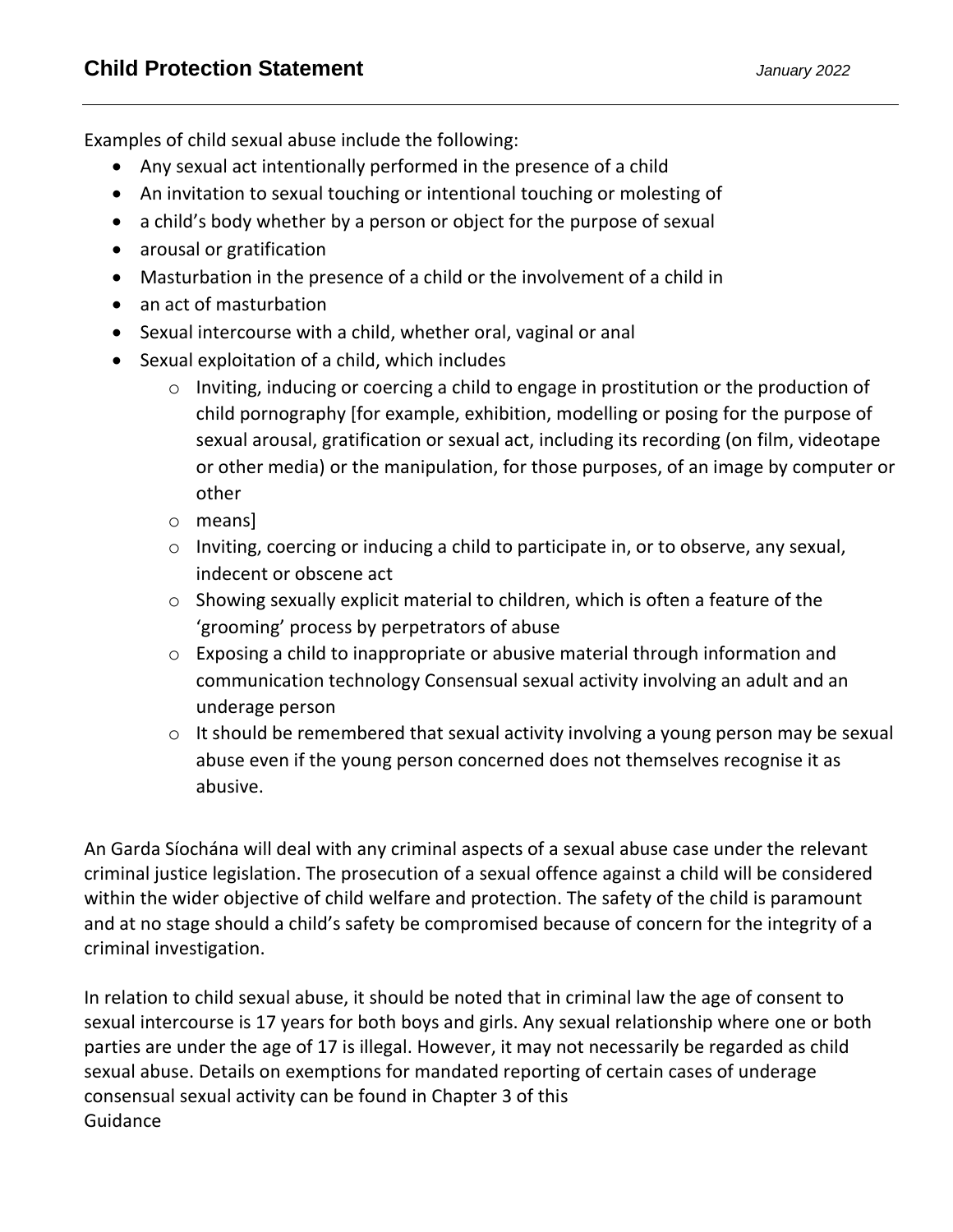#### **Circumstances which may make children more vulnerable to harm**

If you are dealing with children, you need to be alert to the possibility that a welfare or protection concern may arise in relation to children you come in contact with. A child needs to have someone they can trust in order to feel able to disclose abuse they may be experiencing. They need to know that they will be believed and will get the help they need. Without these things, they may be vulnerable to continuing abuse.

Some children may be more vulnerable to abuse than others. Also, there may be particular times or circumstances when a child may be more vulnerable to abuse in their lives. In particular, children with disabilities, children with communication difficulties, children in care or living away from home, or children with a parent or parents with problems in their own lives may be more susceptible to harm.

The following list is intended to help you identify the range of issues in a child's life that may place them at greater risk of abuse or neglect.

**It is important for you to remember that the presence of any of these factors does not necessarily mean that a child in those circumstances or settings is being abused.**

### ○ Parent or carer factors:

- » Drug and alcohol misuse
- » Addiction, including gambling
- » Mental health issues
- » Parental disability issues, including learning or intellectual disability

### ○ Child factors:

- » Age
- » Gender
- » Sexuality
- » Disability
- » Mental health issues, including self-harm and suicide
- » Conflictual relationships
- » Domestic violence
- » Adolescent parents
- » Communication difficulties
- » Trafficked/Exploited
- » Previous abuse
- » Young carer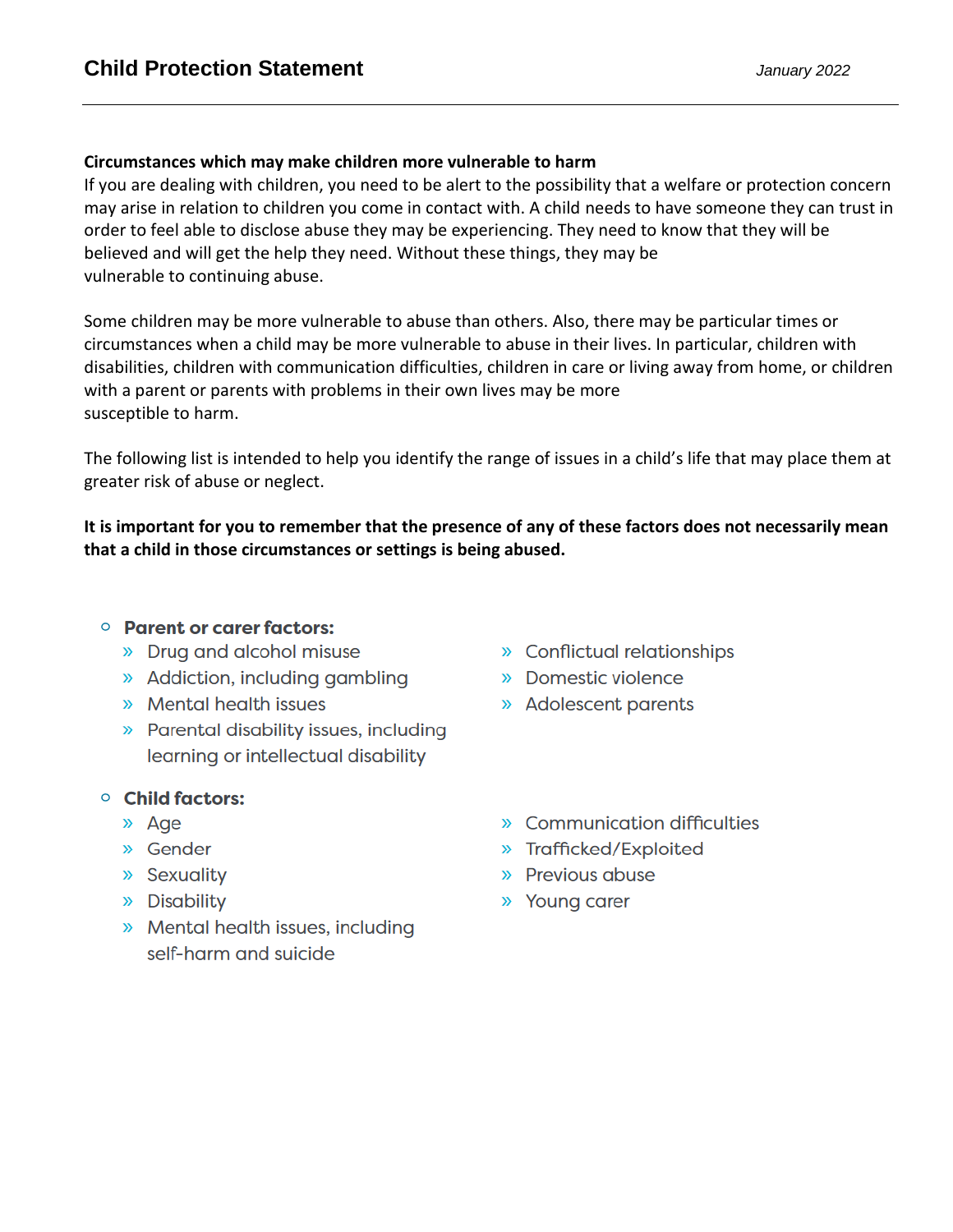#### **Community factors:**

- » Cultural, ethnic, religious or faith-based norms in the family or community which may not meet the standards of child welfare or protection required in this jurisdiction
- » Culture-specific practices, including:
	- $-$  Female genital mutilation
	- $-$  Forced marriage
	- Honour-based violence
	- $-$  Radicalisation

#### **Environmental factors:**

- » Housing issues
- » Children who are out of home and not living with their parents, whether temporarily or permanently
- » Poverty/Begging
- » Bullying
- » Internet and social media-related concerns

#### **O Poor motivation or willingness of parents/guardians to engage:**

- » Non-attendance at appointments
- » Lack of insight or understanding of how the child is being affected
- » Lack of understanding about what needs to happen to bring about change
- » Avoidance of contact and reluctance to work with services
- » Inability or unwillingness to comply with agreed plans

You should consider these factors as part of being alert to the possibility that a child may be at risk of suffering abuse and in bringing reasonable concerns to the attention of Tusla.

#### **BULLYING**

It is recognised that bullying affects the lives of an increasing number of children and can be the cause of genuine concerns about a child's welfare.

Bullying can be defined as repeated aggression – whether it is verbal, psychological or physical – that is conducted by an individual or group against others. It is behaviour that is intentionally aggravating and intimidating, and occurs mainly among children in social environments such as schools. It includes behaviours such as physical aggression, cyberbullying, damage to

property, intimidation, isolation/exclusion, name calling, malicious gossip and extortion. Bullying can also take the form of abuse based on gender identity, sexual preference, race, ethnicity and religious factors. With developments in modern technology, children can also be the victims of non-contact bullying, via mobile phones, the internet and other personal devices.

While bullying can happen to any child, some may be more vulnerable. These include: children with disabilities or special educational needs; those from ethnic minority and migrant groups; from the Traveller community; lesbian, gay, bisexual or transgender (LGBT) children and those perceived to be LGBT; and children of minority religious faiths.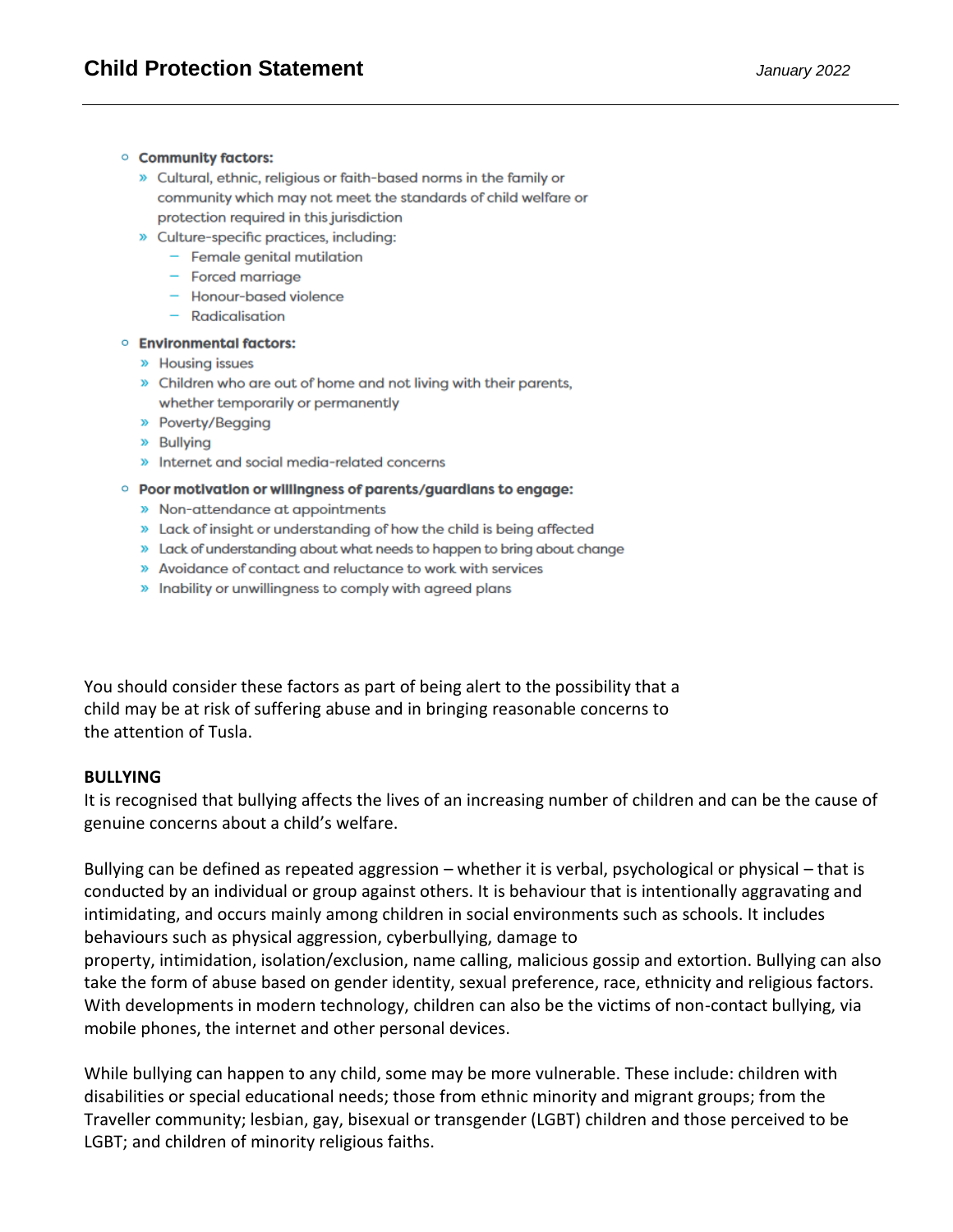There can be an increased vulnerability to bullying among children with special educational needs. This is particularly so among those who do not understand social cues and/or have difficulty communicating. Some children with complex needs may lack understanding of social situations and therefore trust everyone

implicitly. Such children may be more vulnerable because they do not have the same social skills or capacity as others to recognise and defend themselves against bullying behaviour.

Bullying in schools is a particular problem due to the fact that children spend a significant portion of their time there and are in large social groups. In the first instance, the school authorities are responsible for dealing with such bullying.

School management boards must have a code of behaviour and an anti-bullying policy in place. If you are a staff member of a school, you should also be aware of your school's anti-bullying policy and of the relevant guidelines on how it is handled.

In cases of serious instances of bullying where the behaviour is regarded as possibly abusive, you may need to make a referral to Tusla and/or An Garda Síochána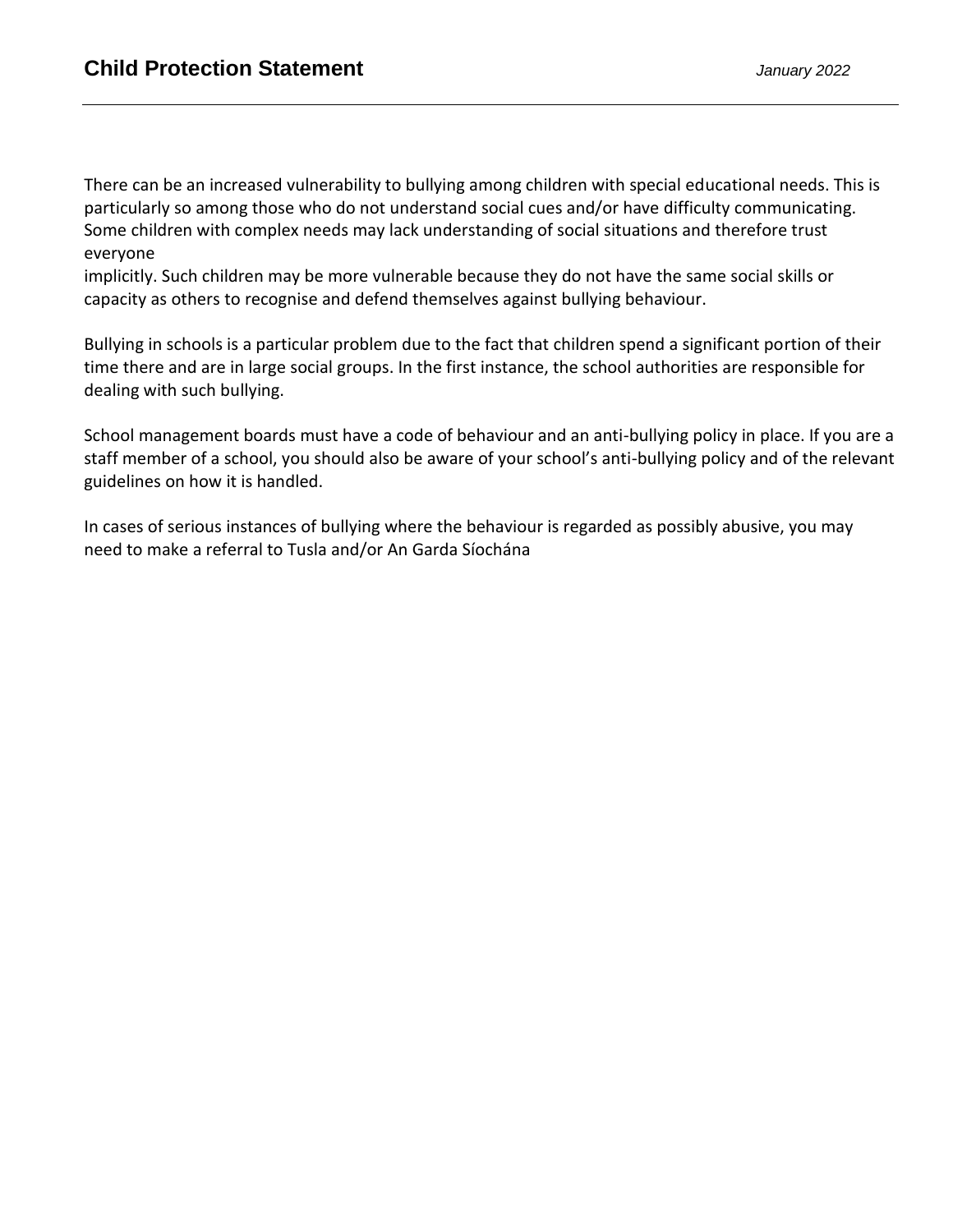## **APPENDIX 2 Child Protection & Welfare Policy - Relevant Legislation**

### Relevant legislation

There are a number of key pieces of legislation that relate to child welfare and protection. The information here gives a brief overview of relevant legislation. It is not intended as legal opinion or advice and, if in doubt, you should consult the original legislation.

#### CHILD CARE ACT 1991

This is the key piece of legislation which regulates child care policy in Ireland. Under this Act, Tulsa has a statutory responsibility to promote the welfare of children who are not receiving adequate care and protection. If it is found that a child is not receiving adequate care and protection, Tusla has a duty to take appropriate action to promote the welfare of the child. This may include supporting families in need of assistance in providing care and protection to their children. The Child Care Act also sets out the statutory framework for taking children into care, if necessary.

#### PROTECTIONS FOR PERSONS REPORTING CHILD ABUSE ACT 1998

This Act protects you if you make a report of suspected child abuse to designated officers of Tusla, the Health Service Executive (HSE) or to members of the Gardaí as long as the report is made in good faith and is not malicious. Designated officers also include persons authorised by the Chief Executive Officer of Tusla to receive and acknowledge reports of mandated concerns about a child from mandated persons under the Children First Act 2015. This legal protection means that even if you report a case of suspected child abuse and it proves unfounded, a plaintiff who took an action would have to prove that you had not acted reasonably and in good faith in making the report. If you make a report in good faith and in the child's best interests, you may also be protected under common law by the defence of qualified privilege. You can find the full list of persons in Tusla and the HSE who are designated officers under the 1998 Act, on the website of each agency (www.tusla.ie an[d www.hse.ie\)](http://www.hse.ie/).

#### CRIMINAL JUSTICE ACT 2006

Section 176 of this Act created an offence of reckless endangerment of children. This offence may be committed by a person who has authority or control over a child or abuser who intentionally or recklessly endangers a child by: 1. Causing or permitting the child to be placed or left in a situation that creates a substantial risk to the child of being a victim of serious harm or sexual abuse; or

2. Failing to take reasonable steps to protect a child from such a risk while knowing that the child is in such a situation.

#### CRIMINAL JUSTICE (WITHHOLDING OF INFORMATION ON OFFENCES AGAINST CHILDREN AND VULNERABLE PERSONS) ACT 2012

Under this Act, it is a criminal offence to withhold information about a serious offence, including a sexual offence, against a person under 18 years or a vulnerable person. The offence arises where a person knows or believes that a specified offence has been committed against a child or vulnerable person and he or she has information which would help arrest, prosecute or convict another person for that offence, but fails without reasonable excuse to disclose that information, as soon as it is practicable to do so, to a member of An Garda Síochána. The provisions of the Withholding legislation are **in addition** to any reporting requirements under the Children First Act 2015.

#### NATIONAL VETTING BUREAU (CHILDREN AND VULNERABLE PERSONS) ACTS 2012–2016

Under these Acts, it is compulsory for employers to obtain vetting disclosures in relation to anyone who is carrying out relevant work with children or vulnerable adults. The Acts create offences and penalties for persons who fail to comply with their provisions. Statutory obligations on employers in relation to Garda vetting requirements for persons working with children and vulnerable adults are set out in the National Vetting Bureau (Children and Vulnerable Persons) Acts 2012–2016.